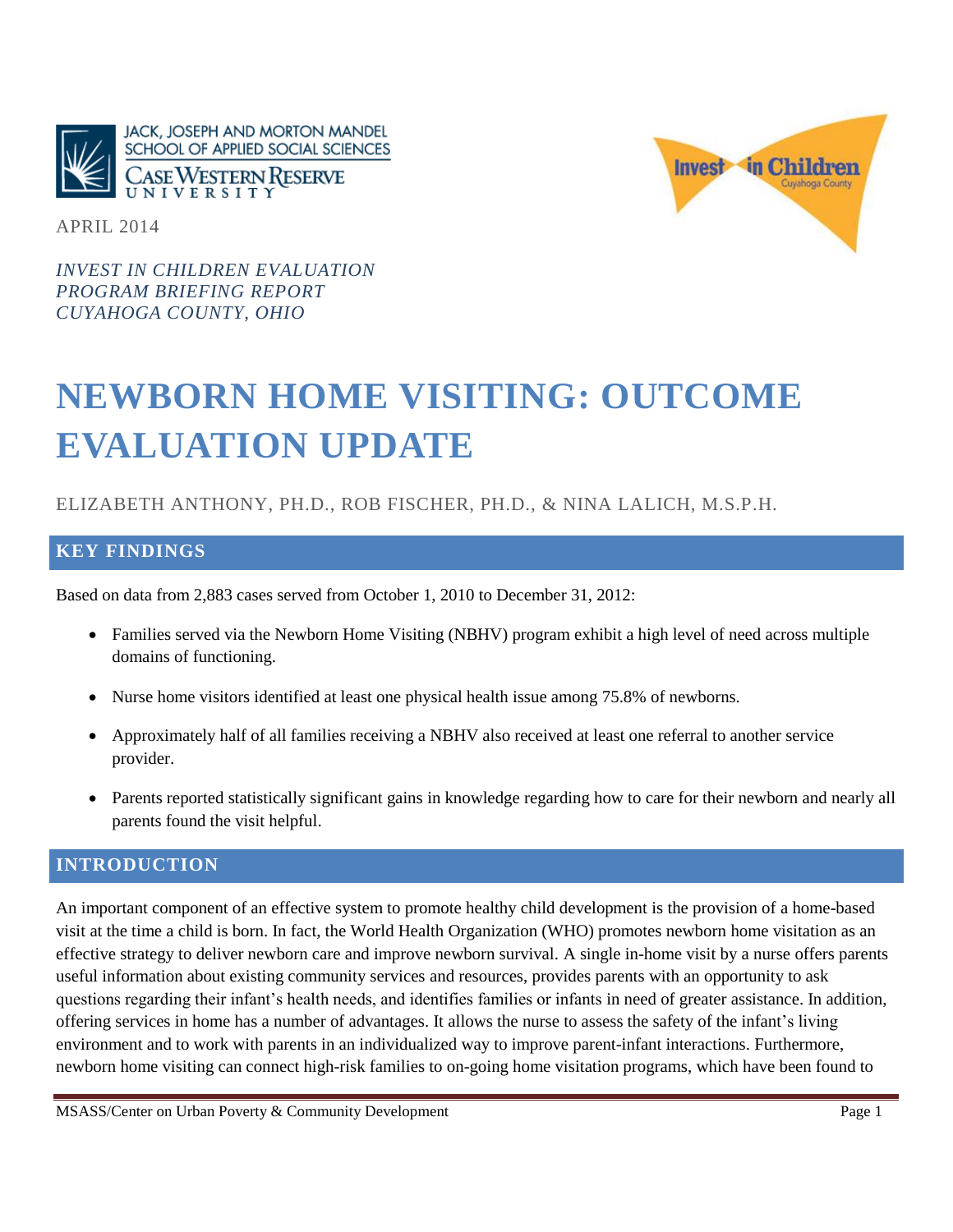produce significant and substantial impacts on parenting behavior and child health and well-being (Daro, 1993; Gutterman, 1997; Infant Health and Development Program, 1990; Karoly et al., 1998; Ramey & Ramey, 1998; Seitz, Rosenbaum & Apfel, 1985).

The research literature examining outcomes of newborn home visiting programs is limited. However, available evidence suggests such programs do improve infant healthcare outcomes. Specifically, a randomized control trial of the Durham Connects program, a brief (3-7 session), universal, postnatal nurse home visiting intervention implemented in North Carolina reduced total emergency medical care use in the first year of life by 50% among treatment families as compared to controls (Dodge, Goodman, Murphy, O'Donnell, & Sato, 2013).

Home visitation has been cited by policy analysts and advocates as offering a particularly promising service delivery approach for educating parents and reducing child abuse potential (GAO, 1990; U.S. Advisory Board, 1990, 1991, 1993; Zero to Three, 1999).

#### **PROGRAM DESCRIPTION**

The NBHV program offers a single in-home visit by a registered nurse to high risk parents under 200% of the federal poverty threshold. The original NBHV program, operated through Help Me Grow, was discontinued in June 2009 due to state funding cuts. However, a new version of the program was launched in early 2010, drawing on funds made available to the Cuyahoga County Board of Health. The program was administered via contractual arrangements with three birthing hospitals – Huron Road, MetroHeath, and University Hospital; however, in 2011, Huron Road hospital closed leaving MetroHealth and University Hospital as recruitment sites in 2012. A hospital nurse in labor and delivery or a NBHV Specialist offers the service in the hospital to eligible mothers after they have delivered their baby. If services are accepted, the mother's consent form and contact information are then forwarded to the NBHV nurse visitor who arranges for the visit to occur within the two weeks following delivery. All clients receive a follow-up phone call 2- to 4-weeks after the visit.

The visit includes a partial assessment of mom's physical and mental health, a physical assessment of the infant, the provision of general information regarding infant health and development and expectations during the postpartum period, a general assessment of the family's overall capacity and needs to care for their infant, and, if appropriate, referral to additional services.

## **PROGRAM OBJECTIVES**

- 1. Identify and address potential medical, mental or social risk factors.
- 2. Provide education on newborn and postpartum care.
- 3. Link families with community resources that support and improve infant health status.

## **EVALUATION RESEARCH QUESTIONS**

The core questions to be examined in this evaluation are: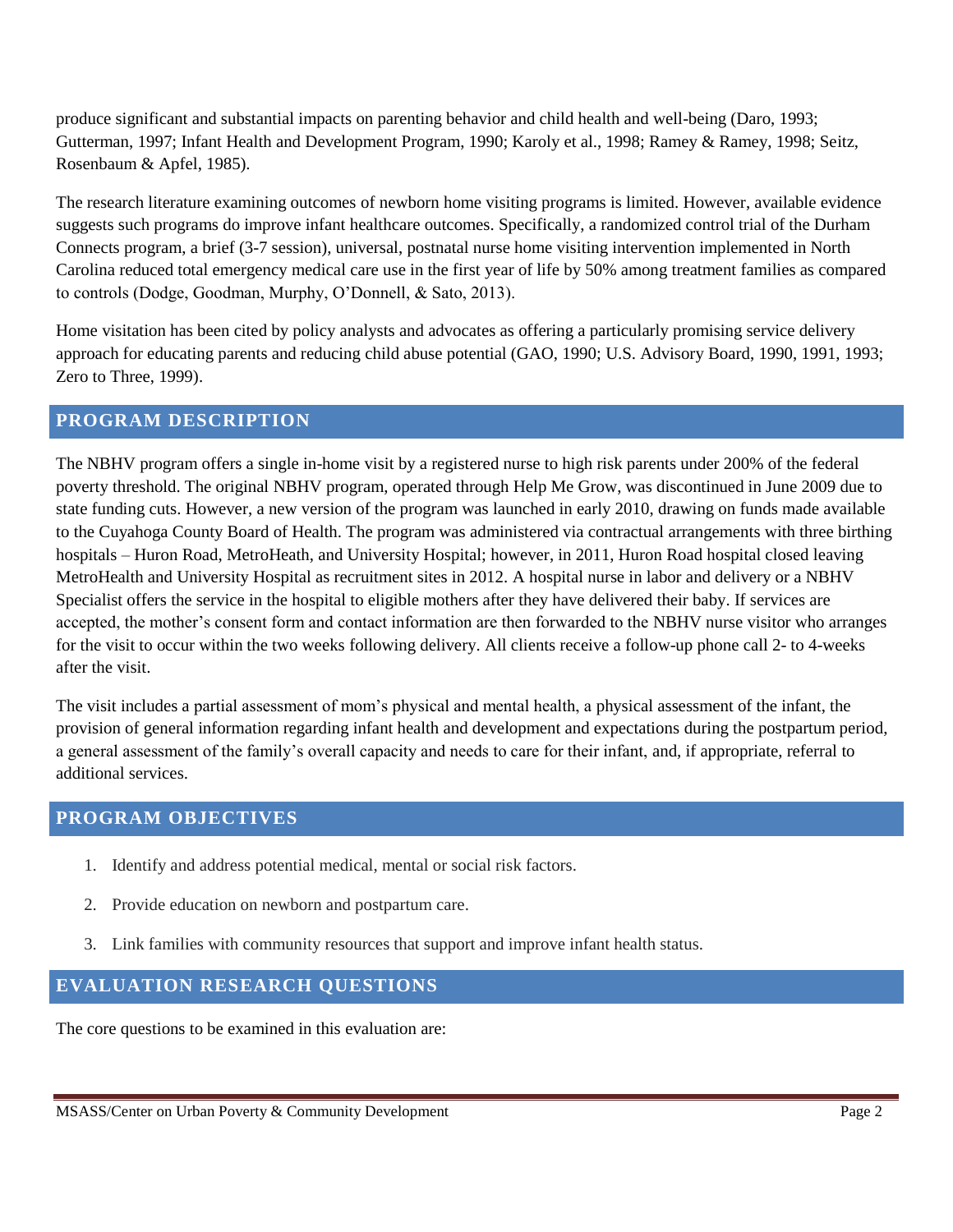- 1. Is the visit beneficial in accurately assessing the families' needs? What are the maternal and newborn medical and social issues and risk factors identified that need to be addressed during the visit?
- 2. Is the visit beneficial in providing resources and support to the target population by referring the family to appropriate agencies?
- 3. Does the newborn home visit increase mothers' competence about caring for their newborn?
- 4. How many families are involved with the County Child Welfare Agency within 12-months of their home visit?
- 5. How many families who received a referral to Help Me Grow (HMG) participate in HMG home visiting within 12-months of their NBHV?

#### **EVALUATION APPROACH**

The evaluation relied on a variety of research elements, making use of secondary data and augmenting it with primary data collected in the field. The plan was organized around two components:

- 1. Analyzing program-level administrative data to determine the aggregate performance in serving the intended target populations and in altering the need for formal child welfare intervention;
- 2. Tracking program participants through available administrative data systems.

The electronic and paper records maintained by the NBHV program were used to describe the medical (e.g., perinatal and postpartum complications) and social issues (e.g., family history of mental illness, maternal depression) and risk factors (e.g., alcohol use, domestic violence, presence of gun in home) identified and addressed during the newborn home visit. In addition, a nurse administered checklist was also used to identify potential safety issues (e.g., access to car seat, presence of smoke detectors, connected utilities). Lastly, to examine if the newborn home visit is beneficial to the target population, nurse visitors asked parents to complete a visit feedback form after the newborn home visit. The form measures knowledge gains in 10 areas of newborn care and development as well as parents' perceptions of the benefits of the home visit. The frequency and severity of these issues are summarized for service cohorts of families (e.g., by calendar year) as a way to assess shifts in the characteristics of the service population.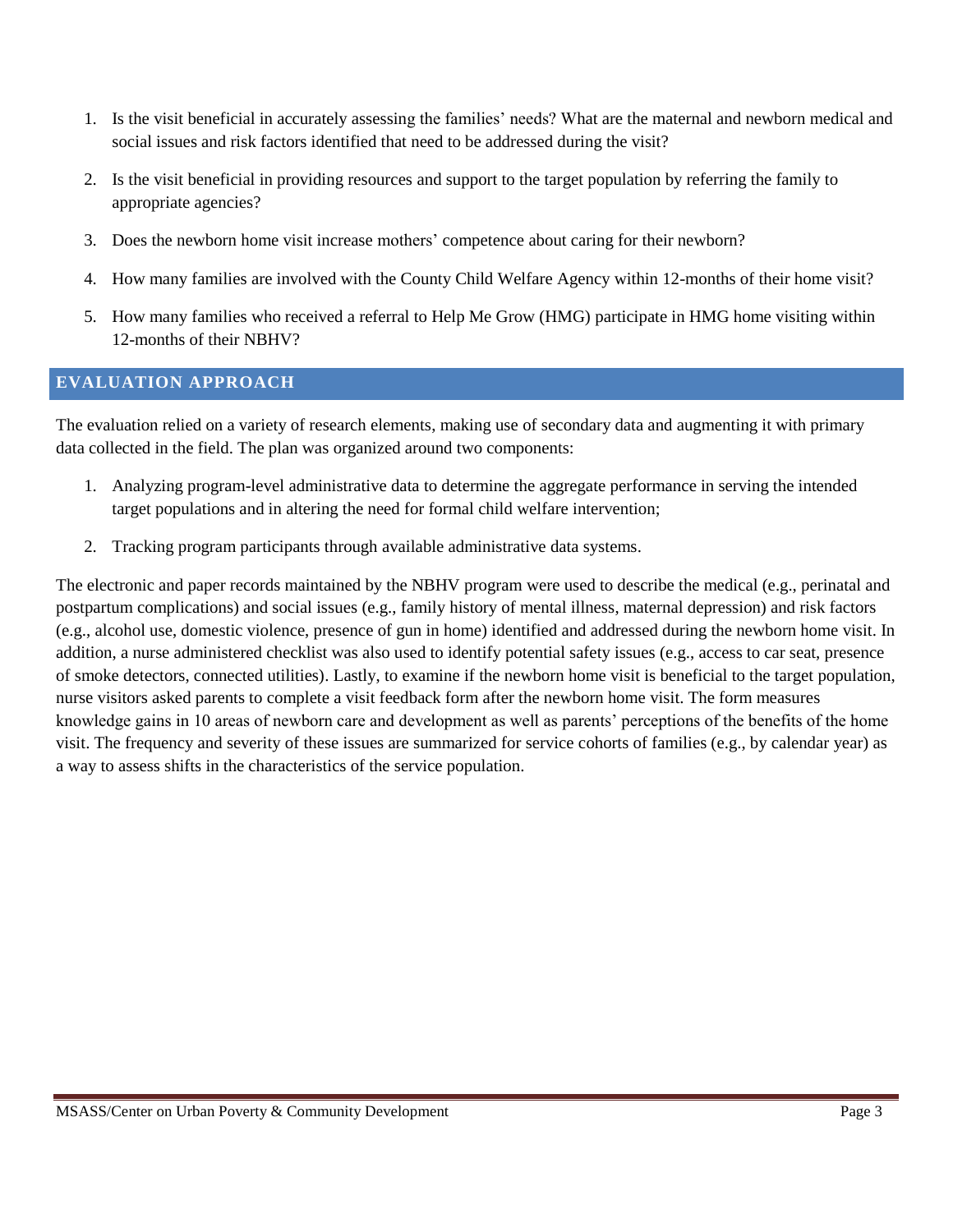#### **Sample**

The sample was comprised of cases involving families of newborns in Cuyahoga County opened between October 1, 2010 and December 31, 2012. In total, data on 2,883 home visits were available for analysis, a response rate of 84.8%. In regard to the characteristics of the newborns and mothers, **Table 1** provides summary data on a number of demographic attributes.

|                                                              | $*2010$                 | 2011              | 2012             | <b>Total</b>     |
|--------------------------------------------------------------|-------------------------|-------------------|------------------|------------------|
|                                                              | $(n=117)$               | $(n=1,453)$       | $(n=1,313)$      | $(N = 2,883)$    |
| <b>Recruitment hospital</b>                                  |                         |                   |                  |                  |
| University                                                   | 49.6                    | 46.4              | 49.4             | 47.9             |
| MetroHealth                                                  | 30.8                    | 46.8              | 47.9             | 46.7             |
| Huron Road                                                   | 19.7                    | 6.8               | n/a              | 4.2              |
| Fairview                                                     | 0.0                     | 0.0               | 1.7              | $\overline{0.8}$ |
| Lakewood                                                     | $\overline{0.0}$        | 0.0               | 0.8              | $\overline{0.4}$ |
| Hillcrest                                                    | $\overline{0.0}$        | $\overline{0.0}$  | $\overline{0.1}$ | $\overline{0.0}$ |
| # of days b/t birth and home visit, mean (SD)                | 23.8(10.9)              | 15.6 (12.1)       | 14.4(7.6)        | 15.4(10.4)       |
| Newborn gender                                               |                         |                   |                  |                  |
| Female                                                       | 51.3                    | 48.2              | 50.6             | 49.5             |
| Male                                                         | 48.7                    | 51.5              | 49.4             | 50.4             |
| Undetermined / Missing                                       | $\overline{0.0}$        | $\overline{0.2}$  | $\overline{0.0}$ | 0.1              |
| <b>Newborn ethnicity</b>                                     |                         |                   |                  |                  |
| Non-Hispanic                                                 | 87.2                    | 86.3              | 88.0             | 87.1             |
| Hispanic                                                     | 10.3                    | 10.5              | 8.1              | 9.4              |
| Other                                                        | 2.6                     | 3.2               | 3.8              | 3.4              |
| <b>Newborn race</b>                                          |                         |                   |                  |                  |
| <b>Black / African American</b>                              | 80.3                    | 80.0              | 74.5             | 77.5             |
| White                                                        | 15.4                    | 11.1              | 13.1             | 12.2             |
| Asian / Pacific Islander                                     | 0.0                     | 0.8               | 0.5              | 0.7              |
| American Indian / Alaskan Native                             | $\overline{0.0}$        | 0.1               | 0.1              | 0.1              |
| Other                                                        | 0.9                     | 1.4               | 1.1              | 1.2              |
| Unknown                                                      | $\overline{3.4}$        | $\overline{6.5}$  | 10.7             | 8.3              |
| Low birth weight births                                      |                         |                   |                  |                  |
| Newborns weighing $<$ 5 lbs 8 oz at birth                    | 15.4                    | 12.5              | 11.7             | 12.2             |
| NICU stay (% yes; does not include transitional care)        | 0.9                     | 0.8               | 1.0              | 0.9              |
| <b>Prenatal care</b>                                         |                         | $**$              | $**$             | $**$             |
| Any<br>Adequate***                                           | 99.0<br>57.1            | $**$              | $**$             | $**$             |
|                                                              |                         |                   |                  |                  |
| <b>Mother's marital status</b>                               |                         |                   |                  |                  |
| Single                                                       | 87.2                    | 88.5              | 90.2             | 89.2             |
| Married                                                      | 12.0                    | 10.7              | 9.1              | 10.0             |
| Divorced<br>Widowed                                          | 0.9<br>$\overline{0.0}$ | 0.7<br>0.1        | 0.1<br>0.1       | 0.7<br>0.1       |
|                                                              | 62.4                    | $\overline{51.6}$ | 44.4             | 48.7             |
| First-time parent (% yes)<br>Mother's age in years, mean(SD) | 22.4(6.9)               | 23.6(6.0)         | 23.7(5.4)        | 23.6(5.7)        |
| Teen parent (% yes)                                          | 30.8                    | 22.0              | 19.0             | 21.0             |
| Mother's level of education                                  |                         |                   |                  |                  |
|                                                              |                         |                   |                  |                  |

#### **Table 1. Sample Characteristics (%)**

MSASS/Center on Urban Poverty & Community Development Page 4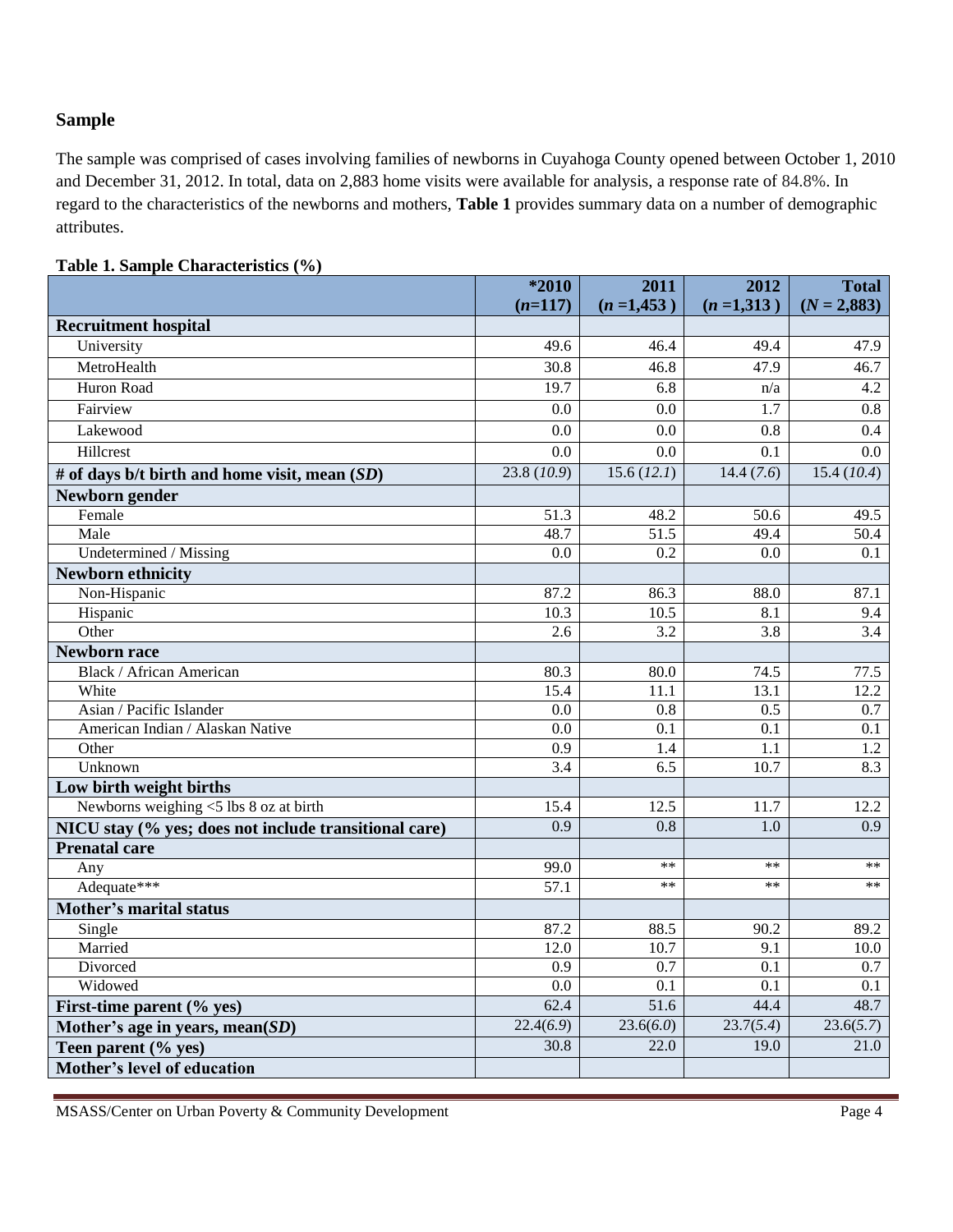| High school diploma or GED                                 | 61.3  | $**$ | $**$  | $***$ |
|------------------------------------------------------------|-------|------|-------|-------|
| Mother's primary language                                  |       |      |       |       |
| English                                                    | 100.0 | 97.2 | 97.7  | 97.5  |
| Spanish                                                    | 0.0   | 1.7  | 1.6   | 1.6   |
| Other                                                      | 0.0   | 1.0  | 0.7   | 0.8   |
| <b>Medicaid eligible</b>                                   |       |      |       |       |
| Within 12 months of home visit                             | 91.5  | 96.3 | $***$ | $***$ |
| <b>Receiving Supplemental Nutrition Assistance Program</b> |       |      |       |       |
| Within 12 months of home visit                             | 84.6  | 87.5 | $**$  | $***$ |
| <b>Receiving cash assistance</b>                           |       |      |       |       |
| Within 12 months of home visit                             | 52.1  | 43.8 | $***$ | $**$  |
| <b>Received MomsFirst home visit</b>                       | 14.3  | 16.1 | 16.3  | 16.1  |

\*Note. Data collection began in October 2010; therefore, column percentages reflect 3, not 12 months of data. \*\*Note. Data are not yet available.

\*\*\*Adequate prenatal care was determined using the Kessner Index, which defines adequate prenatal care as beginning in the 1st trimester and the total number of additional visits must meet or exceed that which would be expected for the child's gestational age.

From 2010 to 2012, nearly all families were recruited from University and MetroHealth hospitals. There was a statistically significant decline in the number of days between birth and receiving a NBHV from 2010 to 2012, with families receiving the NBHV closer to the birth in 2012 than in 2010,  $F(2, 2862) = 44.7$ ,  $p < .01$ . Each year, approximately equal numbers of male and female infants received a newborn home visit. From 2010 to 2012, the majority of home visits were delivered to non-Hispanic, Black/African American infants and their families. Though very few infants had a NICU stay, between 11.7% and 15.4% were low birth weight births. The percentage of low birth weight infants receiving a home visit declined during the data collection period, from 15.4% of all home visits in 2010 to 11.7% in 2012.

Each year, mothers were primarily English-speaking, single, and in their early-20's. Nearly half of all mothers were firsttime parents and approximately 1 in 5 was a teen parent; however, the number of teen parents receiving a home visit declined from 30.8% in 2010 to 19.0% in 2012. At the same time, national, state, and county-level data suggest the teen birth has been declining among the larger population, not just the sample served by the NBHV program (see [http://www.cdc.gov/nchs/data/databriefs/db89.pdf\)](http://www.cdc.gov/nchs/data/databriefs/db89.pdf). For example, in Cuyahoga County, the teen birth rate fell from 10.7% in 2010 to 8.9% in 2012 (see [http://publicapps.odh.ohio.gov/EDW/DataBrowser/Browse/OhioLiveBirths\)](http://publicapps.odh.ohio.gov/EDW/DataBrowser/Browse/OhioLiveBirths).

Using data from the ChildHood Integrated Longitudinal Data (CHILD) System, we were able to extract records on service receipt from other county service providers and match them to the NBHV dataset. However, at the time this report was written, administrative data from other county agencies had not been obtained or matched for children who received a home visit in 2012, and in some cases 2011. Therefore, we are only able to look at interactions across multiple systems for the 117 families who received a NBHV in 2010 and the families who received a NBHV in 2011 in some cases. Roughly two-thirds of the mothers sampled in 2010 had a high school diploma or GED. Over 90% of families were Medicaid eligible within 12-months of the home visit in 2010 and 2011. The majority of families (between 84.6% and 87.5%) were receiving Supplemental Nutrition Assistance Program (SNAP) benefits within 12 months of the home visit in 2010 and 2011 and approximately half of all families served in both years were receiving cash assistance.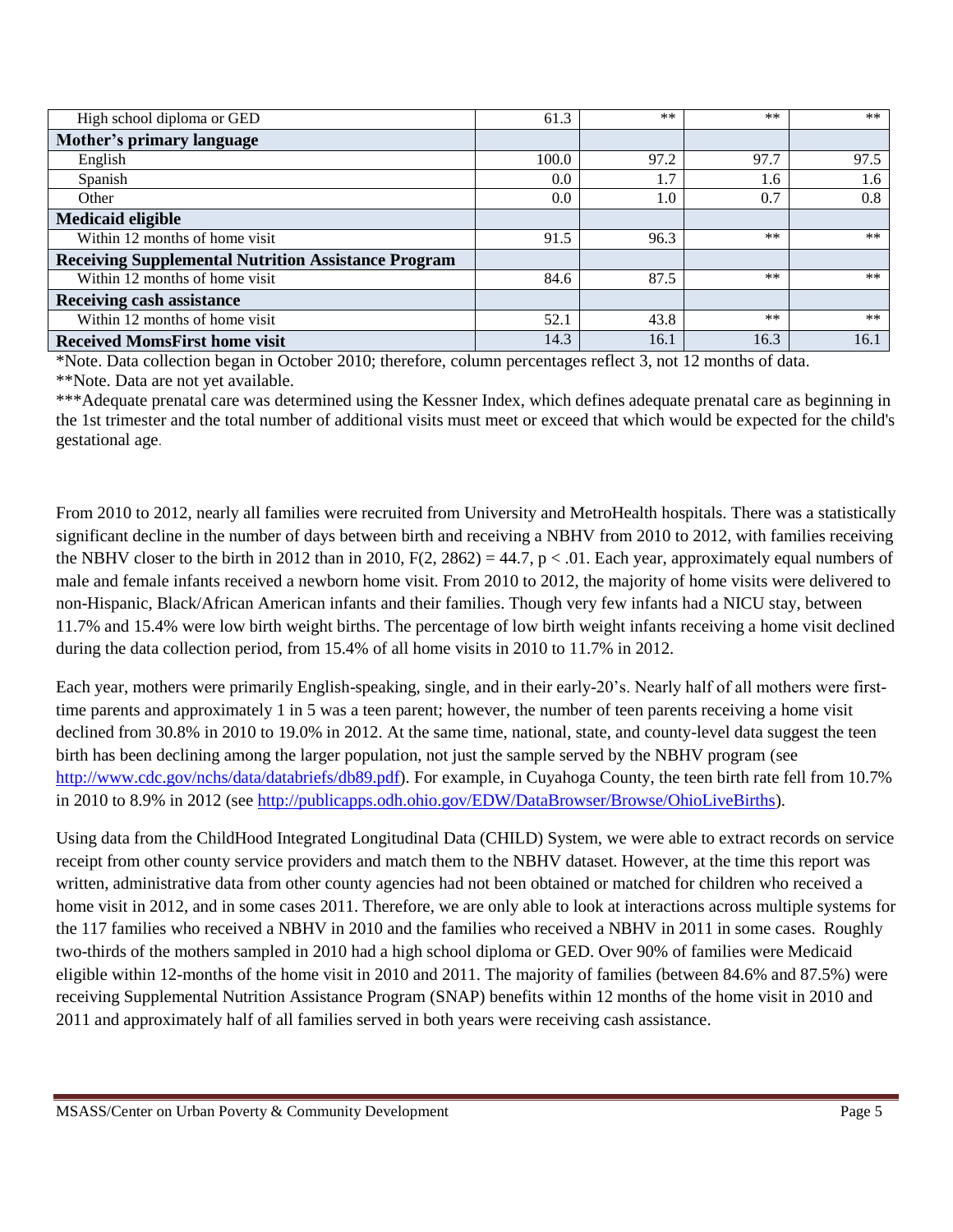

#### **Figure 1. Location of Children Served by the NBHV Program.**

Figure 1 shows the residence of the children served during this period, based on matched data in the Child System. Of the 2,883 children, 2,640 or 91.5% were geocoded for this map. The distribution shows that though children are heavily clustered within the urban center of the county, they are distributed throughout the inner-ring and out-ring suburbs as well. This distribution confirms that newborn home visit needs are widespread across the region.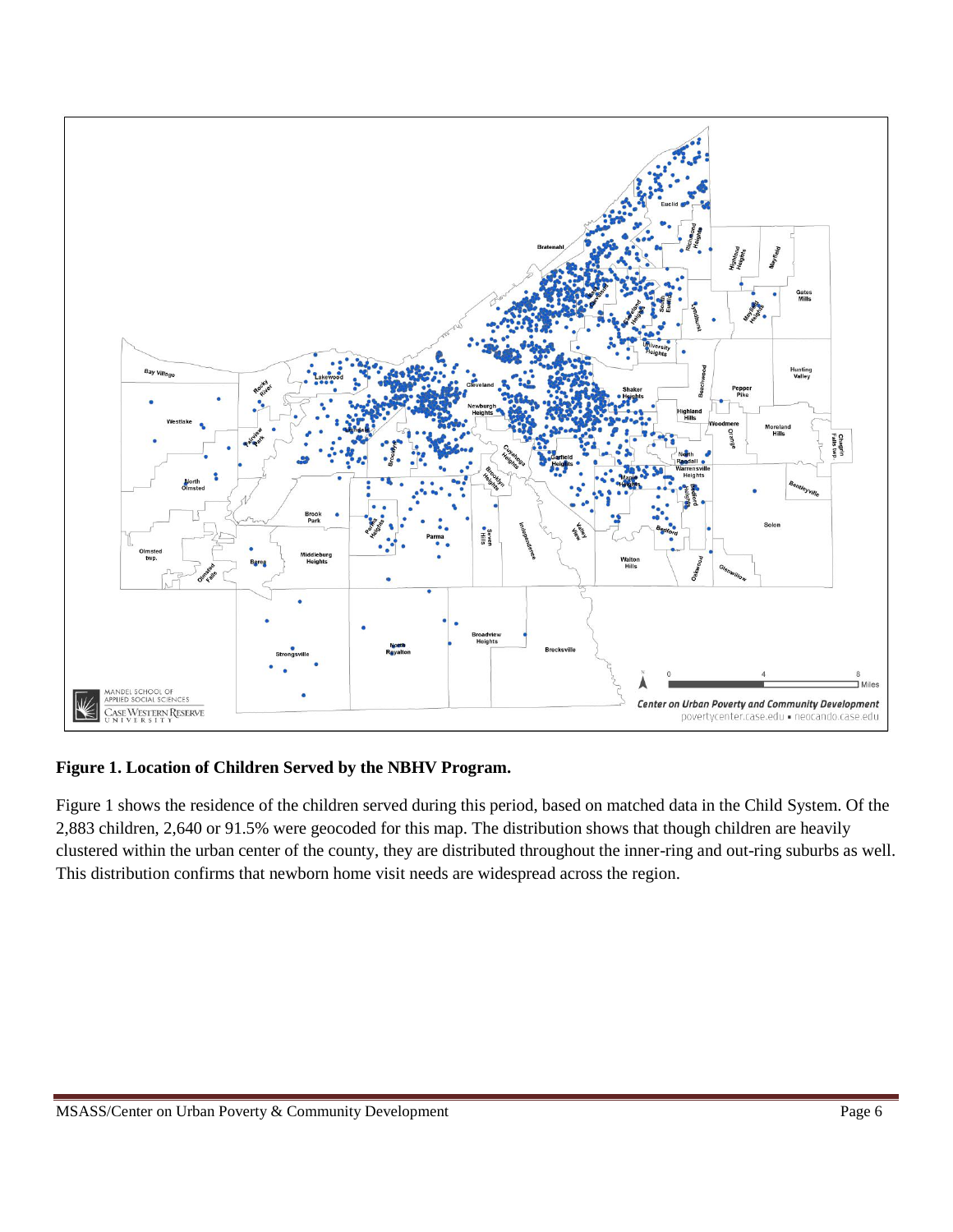#### **FINDINGS**

**EVALUATION QUESTION 1:** IS THE VISIT BENEFICIAL IN ACCURATELY ASSESSING THE FAMILIES' NEEDS? WHAT ARE THE MATERNAL AND NEWBORN MEDICAL AND SOCIAL ISSUES AND RISK FACTORS THAT NEED TO BE ADDRESSED DURING THE VISIT?

# **Maternal Health Needs**



#### **Figure 2***.* **Percent of Mothers with at Least 1 Health Issue.**

Figure 2 presents the percentages of mothers with at least one physical or mental health issue identified during the home visit. The specific perinatal and postpartum physical health issues identified can be found in Figures 3 and 4, respectively.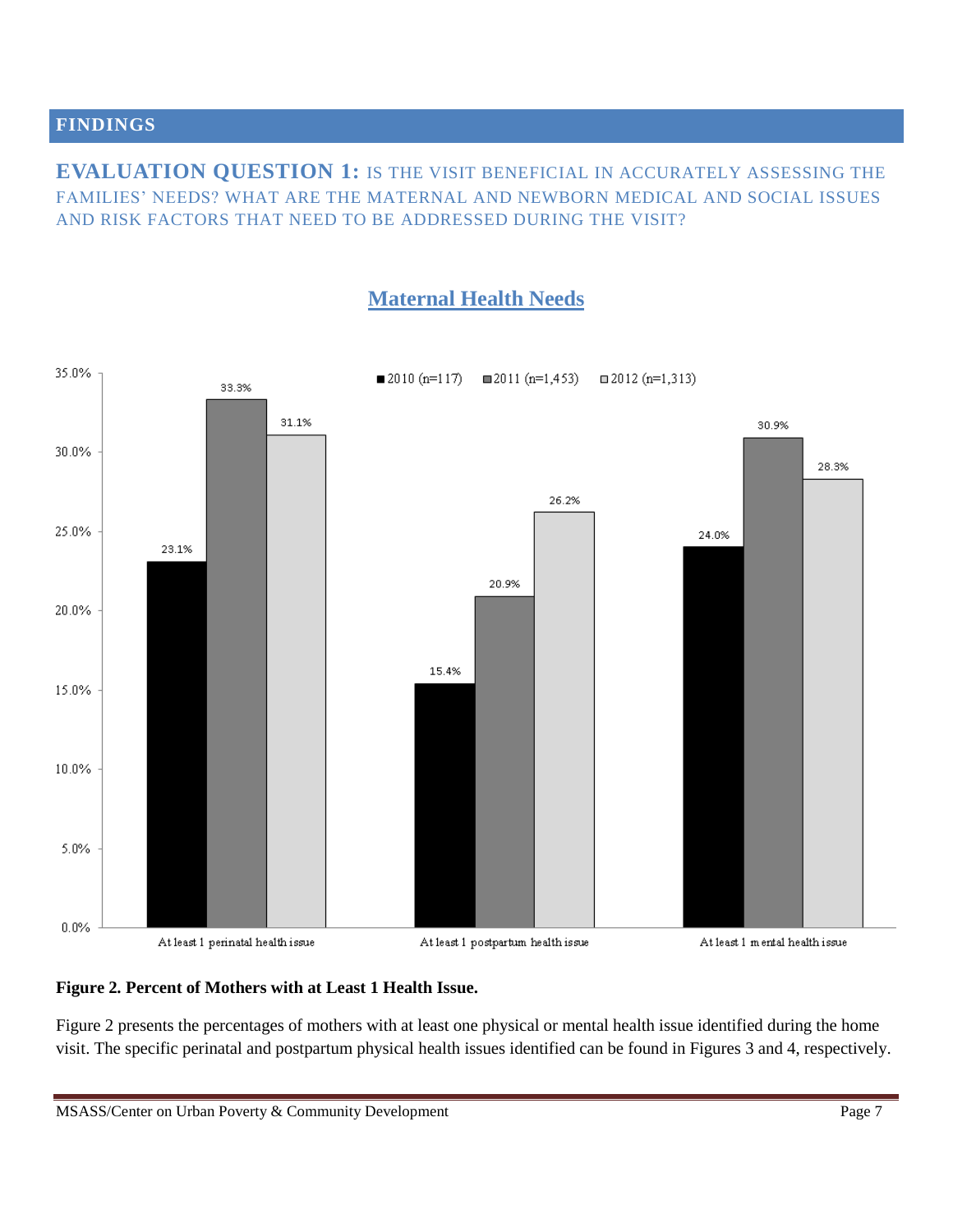Figure 5 illustrates the specific mental health needs identified during the home visit. On average, from 2010 to 2012, 32.1% of mothers had at least one perinatal physical health issue. These health issues, which occurred during pregnancy, speak to the risk level of the population as do the sample characteristics presented in Table 1. On average, from 2010 to 2012, 23.2% of mothers had at least one postpartum physical health issue and 27.3% had at least one mental health issue.



**Figure 3. Percent of Mothers with Specific Perinatal Physical Health Issues.**

In 2010 and 2012, the most common physical health issues identified during the home visit were categorized as "Other" (Figure 3). "Other" most often included late prenatal care and preeclampsia. In 2011, GBS+ was the most common perinatal health issue. While the percent of mothers with gestational diabetes, previa, and abruption remained relatively stable across the three year time period, the percent of mothers with PIH and STIs increased steadily from 2010 to 2012.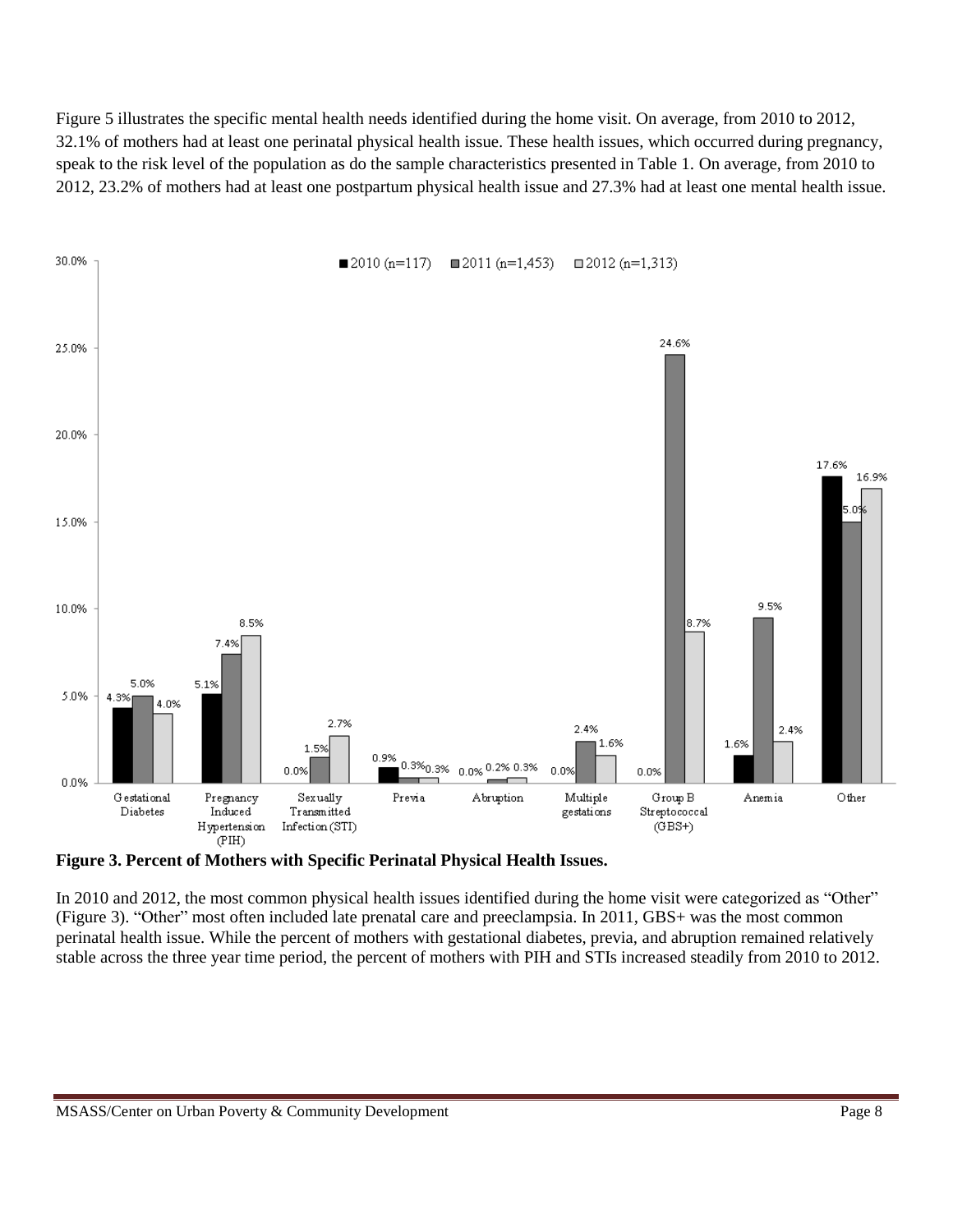

**Figure 4. Percent of Mothers with Specific Postpartum Physical Health Issues.**

As with perinatal complications, the most commonly identified postpartum physical health issue in 2010 was categorized as "Other" (Figure 4). "Other" most often consisted of a fever or high blood pressure. In 2011 and 2012, anemia affected more mothers than those health issues categorized as "other." Becoming less common with time were the percentages of mothers evidencing infections or impaired wound healing.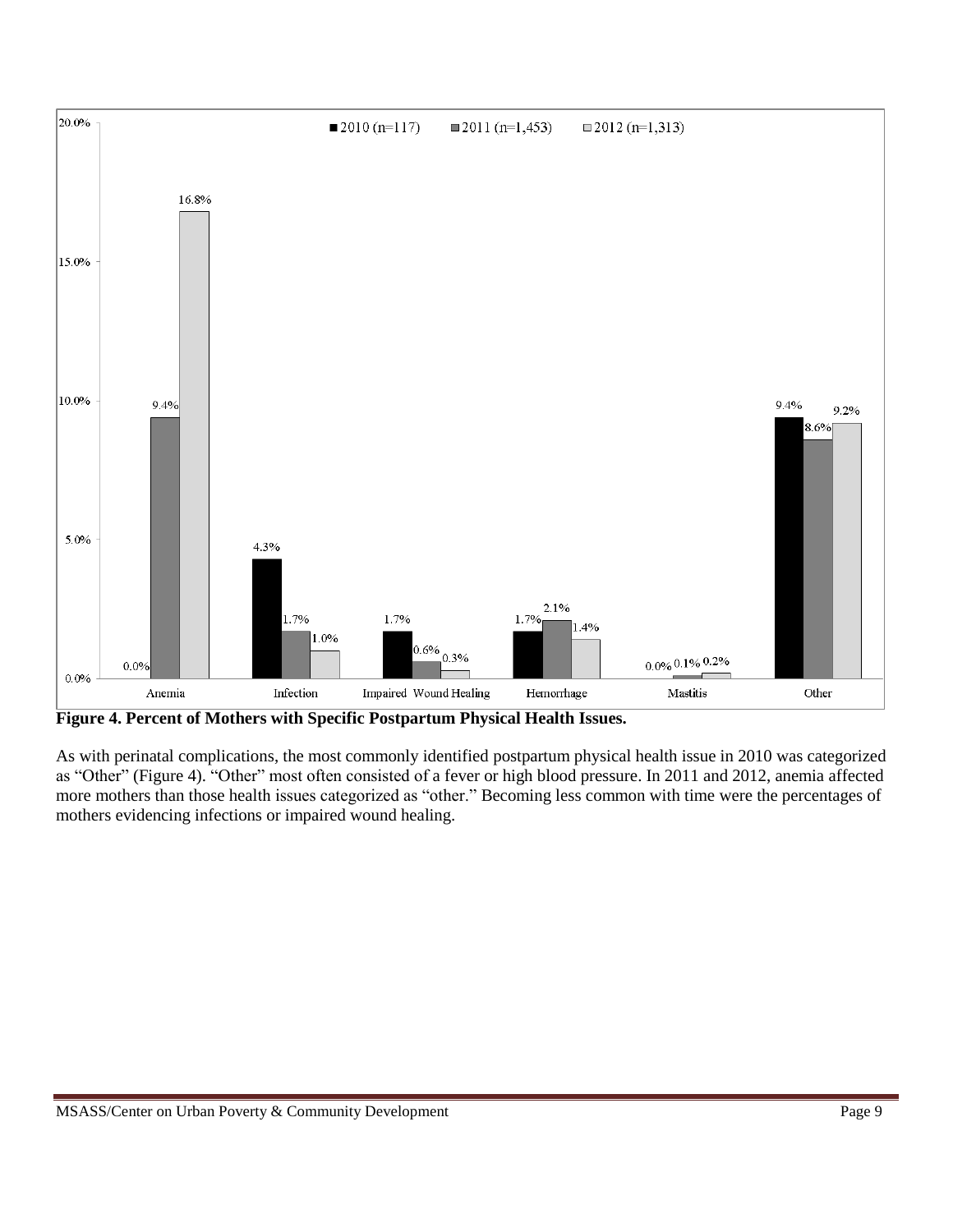

**\***N= 805 total (2010 n=62; 2011 n=481; 2012 n=262).

The percent of mothers personally dealing with a mental health issue ranged from a low of 11.1% in 2010 to a high of 13.0% in 2011 (Figure 5). Less common were mothers reporting that a family member or someone else in the household had been diagnosed with a mental illness.

In addition to self-reported mental illness, home visiting nurses screened mothers specifically for depression. Maternal depression was assessed at the home visit and via follow-up phone calls 2-weeks after the initial home visit using the Edinburgh Postnatal Depression Scale (EPDS). The EPDS consists of 10-items to which mothers respond using a 0 to 3 scale. Scores can range from 0 to 30 with scores of 10 or greater indicating possible depression. According to EPDS instructions, mothers are to reflect on how they felt in the past 7 days when answering each item.

On average, from 2010 to 2012, 13.6% or 392 mothers scored in the "possible depression" range at the first EPDS administration. At the second administration, data were only available from 805 women. Of those, 60 (7.5%) mothers' scores fell in the "possible depression" range. Of the mothers with data from both assessment time points (n=800), 112 (14.0%) were in the "possible depression" range at Time 1 but not Time 2, 629 (78.6%) remained out of the "possible depression" range at both time points, 39 (4.9%) fell in the range at both time points, and 20 (2.5%) mothers were not in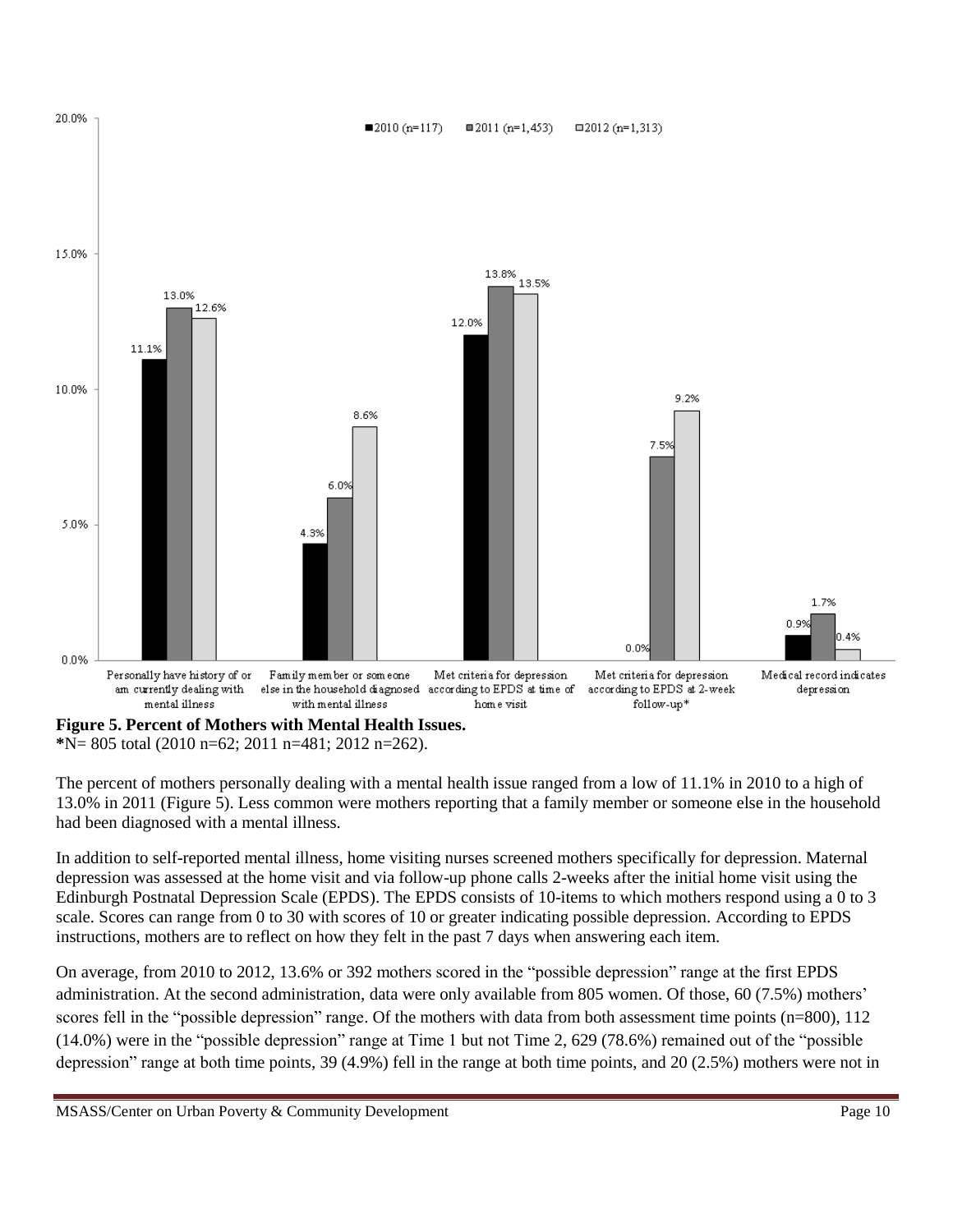the range at Time 1, but were at Time 2. Mothers who screened at risk for depression at any point during the initial home visit or follow-up phone call were offered a referral to their primary care physical or a community behavioral health agency. In addition, nurses made the same referrals to any mother who expressed a desire to speak with someone or whose circumstances necessitated a referral according to the nurses' professional judgment. Mothers have the right to decline nurse referrals; however, if a nurse feels that a mother is in danger of harming herself or her infant, the nurse contacts the proper authorities and/or suicide hotline.



# **Newborn Health Needs**

#### **Figure 6. Percent of Newborns with 0 – 5+ Health Needs.**

Newborns were screened for multiple health issues. We created a variable to assess how many health issues and risk factors were identified by nurse home visitors for each newborn. A specific list of all the health related items included in this variable can be found in Table 2 below. In addition, we included four items measuring unsafe sleeping practices and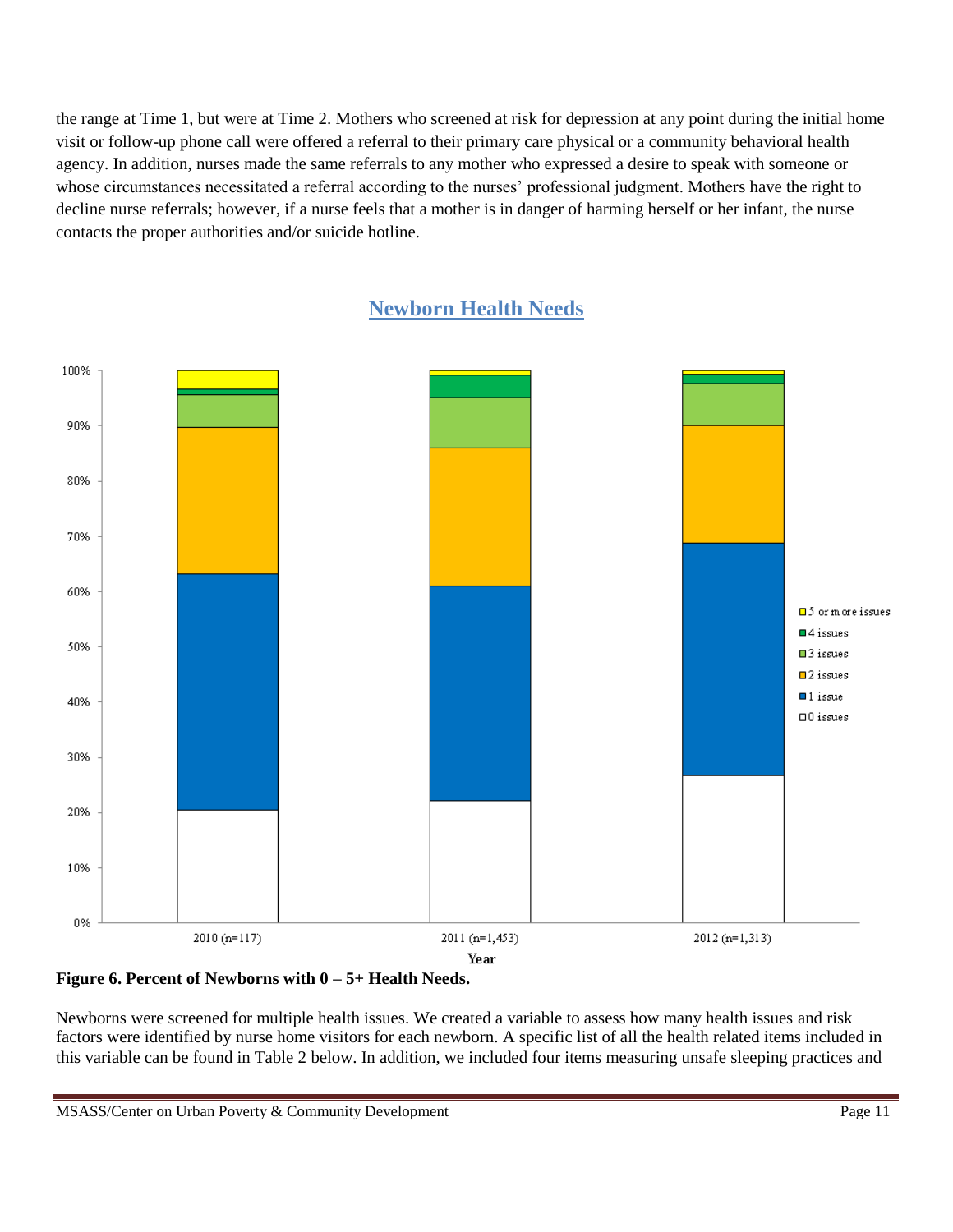two items on car seat safety (percentages for each specific item can be found in Table 3). On average, from 2010 to 2012, 75.8% of newborns had at least one physical health need identified during the home visit (Figure 6). The average number of physical health needs identified each year was less than two:  $1.34(SD = 1.11)$  in  $2010$ ,  $1.37(SD = 1.11)$  in  $2011$ , and 1.18(*SD* = 1.02) in 2012; however, as many as 7 physical health issues were identified in 0.1% of newborns (Figure 6).

|                                                      | *2010     | 2011        | 2012        | <b>Total</b>  |
|------------------------------------------------------|-----------|-------------|-------------|---------------|
|                                                      | $(n=117)$ | $(n=1,453)$ | $(n=1,313)$ | $(N = 2,883)$ |
| <b>Hearing Screening Results**</b>                   |           |             |             |               |
| Failed                                               | 0.9       | 1.3         | 1.0         | 1.1           |
| Unknown                                              | 13.7      | 1.2         | 0.8         | 1.5           |
| <b>Birth Complications</b>                           |           |             |             |               |
| Preterm                                              | 0.9       | 2.5         | 3.0         | 2.7           |
| Fetal distress                                       | 5.1       | 5.4         | 5.7         | 5.5           |
| Presentation                                         | 2.6       | 1.8         | 1.5         | 1.7           |
| Other                                                | 6.8       | 15.3        | 9.2         | 12.2          |
| <b>Healthcare Provider Follow-up Visit</b>           |           |             |             |               |
| Not scheduled                                        | 4.3       | 4.7         | 4.1         | 4.4           |
| <b>Head-to-Toe Assessment***</b>                     |           |             |             |               |
| 1 abnormal area                                      | 3.4       | 14.5        | 13.4        | 13.5          |
| 2 abnormal areas                                     | 0.9       | 2.3         | 2.9         | 2.5           |
| 3 or more abnormal areas                             | 0.0       | 0.5         | 0.7         | 0.6           |
| <b>Feeding</b>                                       |           |             |             |               |
| Inadequate suck/swallow coordination                 | 0.0       | 0.1         | 0.2         | 0.1           |
| Inadequate latching (if mother breast fed)           | 4.3       | 5.4         | 6.3         | 5.8           |
| Inadequate formula supply (if mother bottle fed)     | $0.0\,$   | 1.8         | 1.1         | 1.4           |
| <b>Elimination</b>                                   |           |             |             |               |
| Too few wet diapers (<6 per day; % meeting criteria) | 16.7      | 13.9        | 8.1         | 11.3          |

| Table 2. Percent of Newborns' with Specific Medical Needs |
|-----------------------------------------------------------|
|-----------------------------------------------------------|

\*Note. Data collection began in October 2010; therefore, column percentages reflect 3, not 12 months of data.

\*\*Newborn hearing is not screened by the nurse during the home visit, but rather at the hospital following birth. Hearing screening results are based on mothers' self-report.

\*\*\*On average, the most common areas identified as abnormal were mouth (on average, 5.4% of newborns), skin (4.8%), eyes (2.9%), and genitalia (2.7%).

Table 2 presents a specific list of newborn medical health needs identified during the home visit. At the time of the home visit, the vast majority of mothers had already completed a healthcare provider follow-up visit or at least had a visit scheduled for their newborn. Each year, less than 5% of infants did not have an appointment scheduled at the time of the home visit. Of note are the roughly 12% of newborns with a birth complication categorized as "Other" as well as the approximately 13.5% of newborns with at least one head-to-toe area falling outside normal limits. The most common areas identified as abnormal were mouth (on average, 5.4% of newborns), skin (4.8%), eyes (2.9%), and genitalia (2.7%). Present, but relatively rare, were the following abnormal areas: fontanels, ears, nose, neck, torso, extremities, umbilical cord, and bowel sounds. Of the feeding areas assessed, inadequate latching if mother breast fed was most common across all three time points. On average, 11.3% of newborns were reported to have less than 6 wet diapers a day, considered too few and a possible sign of dehydration or other medical issue. Given the way newborn elimination was assessed, however, we are unable to determine whether these newborns actually had too few wet diapers or were not changed when they had a wet diaper.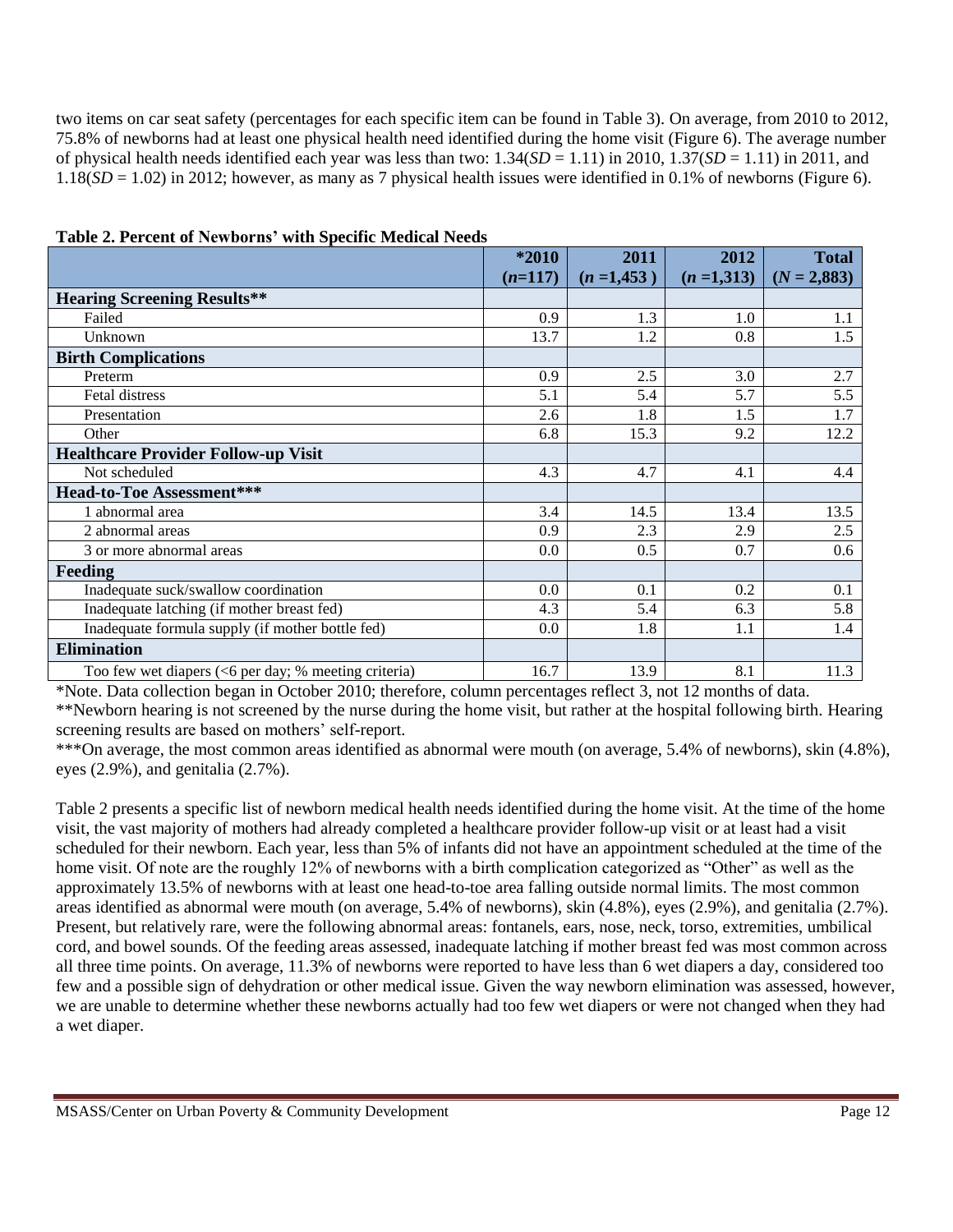

# **Home Safety Risk Factors Identified During Home Visit**

**Figure 7. Percent of Families with the Following Home Safety Concerns Identified during Home Visit.**

Across all three years, home safety concerns were identified in 55.1% of home visits. The number of safety concerns identified ranged from 1 to 6 with 40.4% of home visits identifying one safety concern, 11.2% identifying two safety concerns, 2.1% identifying three concerns, 0.9% identifying four concerns and 0.2% identifying five or six. At each time point, the most common home safety concerns noted were the absence of a carbon monoxide detector and pets (Figure 7). Safety concerns categorized as "Other" were most often cigarette smoking in the home, either by the mother or another person living in or visiting the home.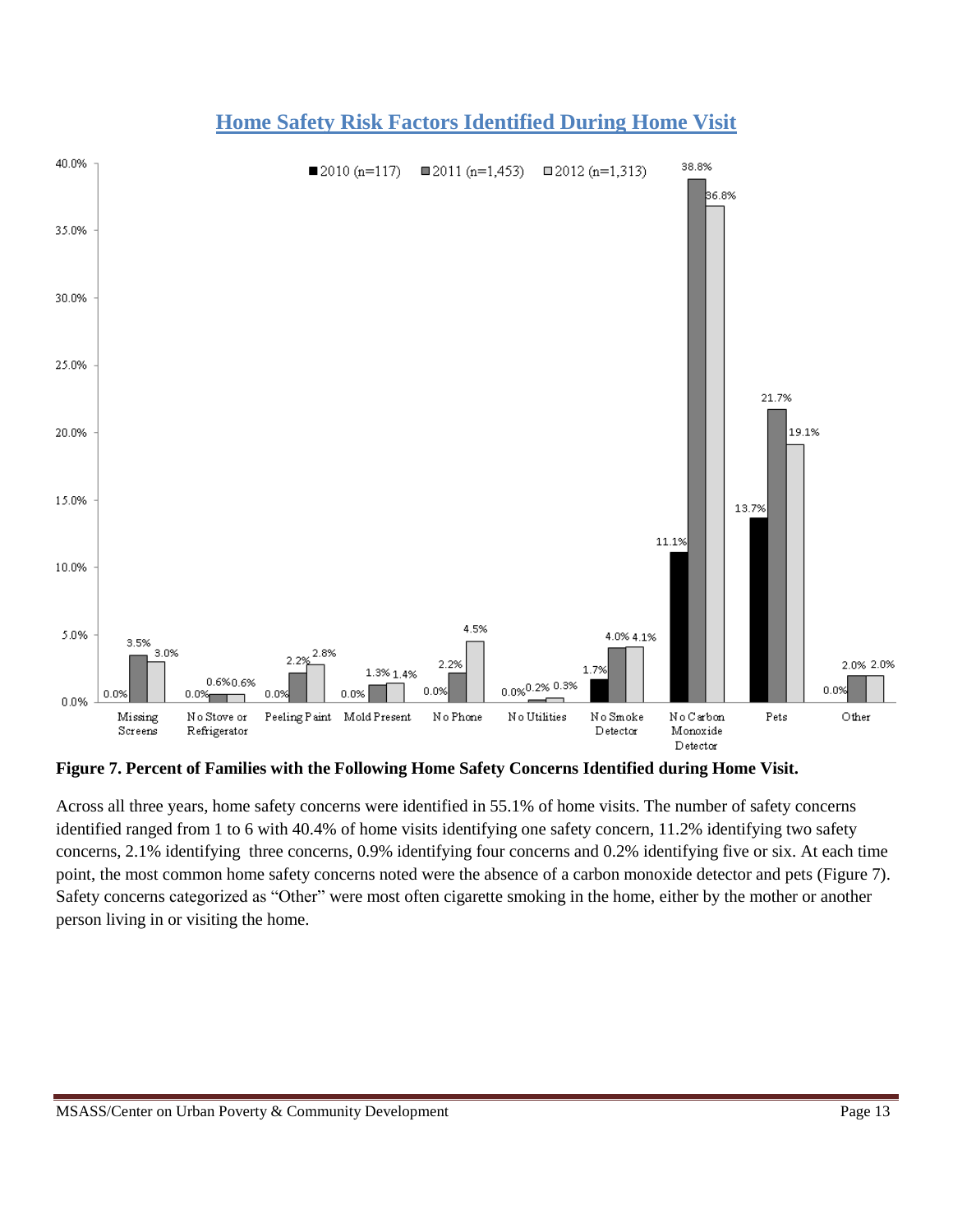|                                                     | *2010     | 2011        | 2012        | <b>Total</b>  |
|-----------------------------------------------------|-----------|-------------|-------------|---------------|
|                                                     | $(n=117)$ | $(n=1,453)$ | $(n=1,313)$ | $(N = 2,883)$ |
| Smoking in home or car                              | 15.4      | 27.4        | 20.7        | 23.7          |
| <b>Alcohol</b> use                                  | 4.3       | 14.1        | 6.6         | 9.9           |
| History of /current illicit drug use (% yes)        | 0.0       | 0.8         | 1.6         | 1.1           |
| Domestic violence concern for self / family (% yes) | 0.0       | 0.9         | 0.6         | 0.7           |
| <b>Guns/Ammunition in house</b>                     | 1.8       | 1.9         | 2.3         | 2.0           |
| <b>SIDS</b> risk                                    |           |             |             |               |
| Co-sleeping                                         | 12.0      | 10.7        | 5.0         | 8.1           |
| Items in sleeping area                              | 0.9       | 4.4         | 2.1         | 3.2           |
| Stomach sleeping                                    | 4.3       | 1.8         | 1.1         | 1.6           |
| No dedicated sleep space                            | 0.0       | 1.8         | 1.7         | 1.7           |
| Inadequate baby care supplies (% yes)               | 0.0       | 2.9         | 4.7         | 3.6           |
| No car seat or unsafe car seat                      | 0.0       | 0.3         | 0.2         | 0.3           |

#### **Table 3. Percent of Families with Other Environmental Concerns Identified During Home Visit**

\*Note. Data collection began in October 2010; therefore, column percentages reflect 3, not 12 months of data.

The most prevalent environmental risk factors identified were smoking in the home, using alcohol, and co-sleeping (see Table 3); however, reports of co-sleeping declined from 2010 to 2012. Less than 1% of mothers reported dealing with domestic violence, not having a car seat or having an unsafe car seat. More prevalent but still relatively uncommon were self-reported illicit drug use, having guns and ammunition in the house, having items in the newborn's sleeping area, putting the newborn on their stomach to sleep, not having a dedicated sleep space for the newborn, and not having adequate baby care supplies.

# **CONCLUSION: EVALUATION QUESTION 1**

Taken together, Tables 1 through 3 and Figures 2 through 7 present information on the sample's baseline level of functioning. The high prevalence of risks identified is evidence that the NBHV program is successfully targeting the population most in need of services; however, of note are the declining rates of first time parents and low birth weight newborns, presumably higher risk populations, receiving a NBHV.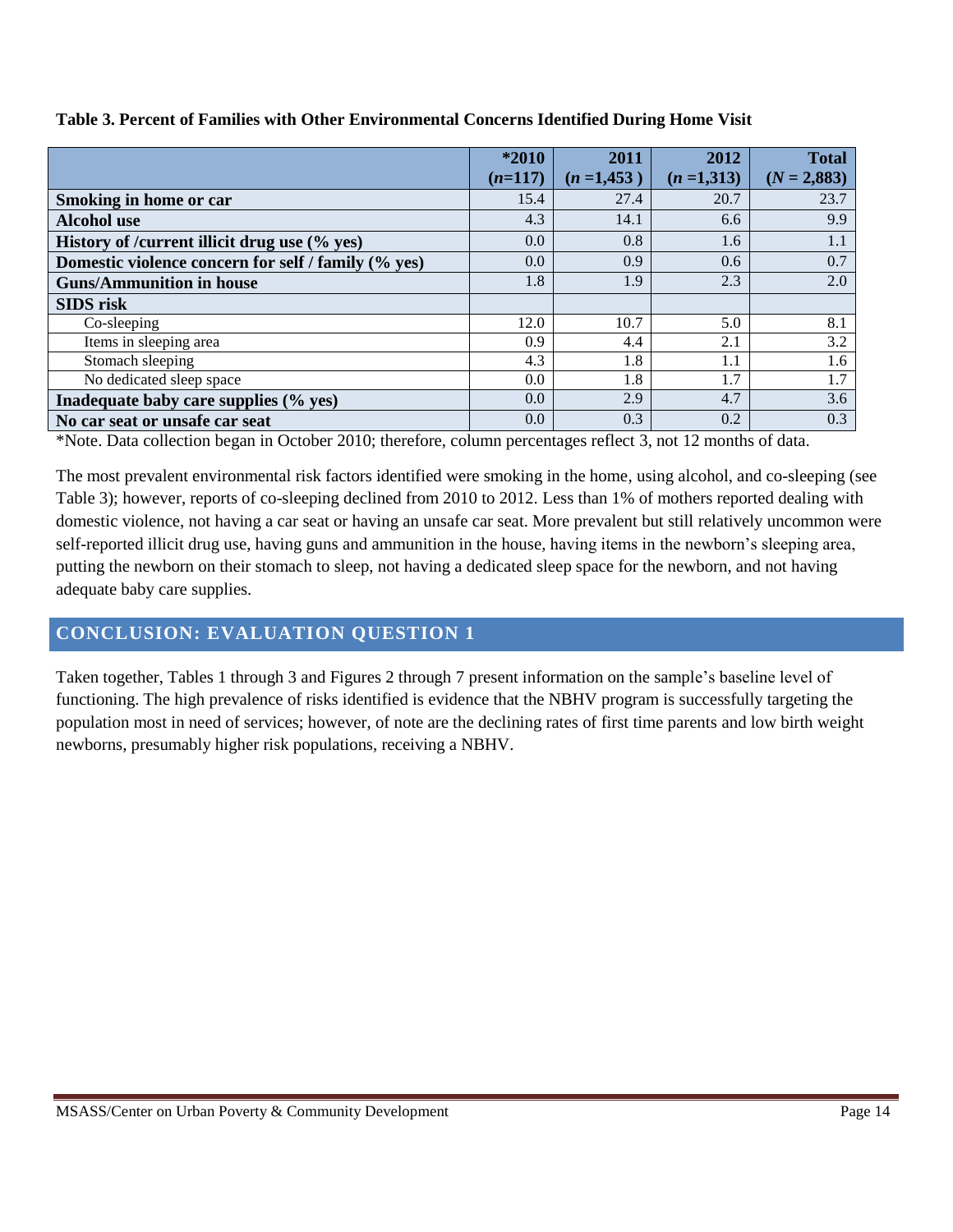#### **FINDINGS**

## **EVALUATION QUESTION 2:** IS THE VISIT BENEFICIAL IN PROVIDING RESOURCES AND SUPPORT TO THE TARGET POPULATION? ARE FAMILIES REFERRED TO THE AGENCIES THAT WILL MEET THEIR IDENTIFIED NEEDS?

|                                                  | *2010       | 2011          | 2012          | <b>Total</b>  |
|--------------------------------------------------|-------------|---------------|---------------|---------------|
|                                                  | $(n = 117)$ | $(n = 1,453)$ | $(n = 1,313)$ | $(N = 2,883)$ |
| <b>Referrals</b>                                 |             |               |               |               |
| Mother's healthcare provider                     | 4.3         | 23.5          | 10.7          | 16.9          |
| Help Me Grow                                     | 11.1        | 16.7          | 11.5          | 14.1          |
| Smoking cessation program                        | 6.0         | 21.9          | 4.6           | 13.4          |
| Baby's healthcare provider                       | 0.9         | 15.8          | 10.1          | 12.6          |
| Lead / Healthy homes                             | 0.0         | 11.7          | 3.3           | 7.4           |
| Early Head Start / Head Start                    | 40.2        | 7.7           | 0.4           | 5.7           |
| Maternal behavioral health                       | 1.7         | 5.5           | 3.9           | 4.6           |
| Material resources (clothing/diapers/formula/car | n/a         | 5.7           | 3.5           | 4.3           |
| seat/crib/ bassinet)                             |             |               |               |               |
| Fire department                                  | 2.6         | 4.4           | 1.8           | 3.1           |
| WIC (food supplements)                           | n/a         | 0.7           | 0.4           | 0.5           |
| <b>Employment and Family Services</b>            | n/a         | 0.5           | 0.1           | 0.3           |
| Child Welfare Agency                             | n/a         | 0.2           | 0.1           | 0.1           |
| Drug treatment resources                         | n/a         | 0.1           | 0.2           | 0.1           |
| <b>Starting Point</b>                            | n/a         | 0.1           | 0.0           | 0.0           |
| Alcohol abuse resources                          | n/a         | 0.1           | 0.0           | 0.0           |

#### **Table 4. Types of Referrals Offered and Percent of Families that Received Each Referral**

\*Note. Data collection began in October 2010; therefore, column percentages reflect 3, not 12 months of data.

The number of referrals received ranged from 0 to 34. From 2010 to 2012, approximately 21.7% of families received 1 referral, 11.8% received 2 referrals, and 15.1% received 3 or more referrals. From 2010 to 2012, families received an average of 1.49 (*SD* = 3.08) referrals. However, there was a statistically significant decline in the average number of referrals offered from 2011 (M= 2.13, *SD* = 3.70) to 2012 (M=0.77, *SD* = 1.89), t(2764) = 12.06, p< .01 as well as the percent of families receiving at least one referral, 59.7% of families in 2011 to 35.4% in 2012.

The most commonly provided referrals were to the mother's healthcare provider, Help Me Grow, smoking cessation services, and the baby's healthcare provider. It is important to note that several referral sources were added in mid-2011 and therefore, were not available to families who received a NBHV in 2010. These included: material resources, WIC, employment and family services, child welfare agency, drug treatment resources, Starting Point, alcohol abuse resources.

There were a few discrepancies between needs identified during the home visit and referrals provided. For example, on average, 23.7% of NBHV identified smoking in the home or car as an environmental concern; however, only 13.4% of families received a referral to a smoking cessation program. This may be the result of only offering referrals to the mother as opposed to other smokers in the home. For example, if a mother reported that her partner smoked, but her partner was not present at the NBHV, the home visitor would not offer the partner a referral to a smoking cessation program. As an alternative to providing a referral, home visitors can provide education about a specific risk factor identified. On average, from 2010 to 2012, 23.3% of families received education.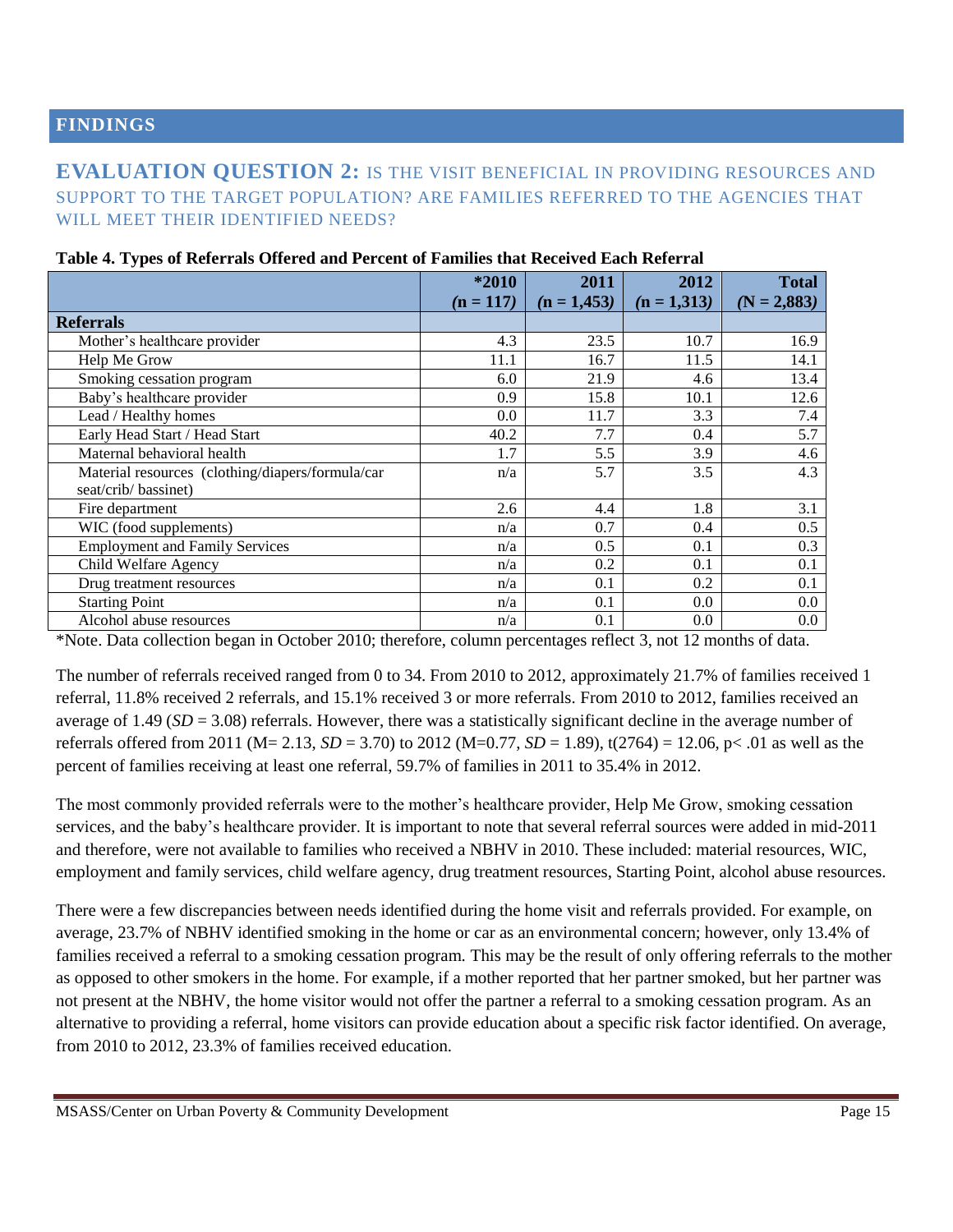To explore whether level of need was related to number of referrals received, we created a continuous variable of risk which included the following 11-items measured during the home visit: 1) whether the mother was a first time parent; 2) whether the mother was a teenager; 3) whether the mother was single; 4) whether the mother had at least 1 perinatal complication; 5) whether the mother had at least 1 postpartum complication; 6) whether the mother met EPDS criteria for depression at the time of the home visit; 7) whether the infant was born preterm; 8) whether the infant had a NICU stay; 9) whether the infant's weight was low at birth; 10) whether the infant had at least 1 head-to-toe area designated as abnormal; and 11) whether the home visitor identified at least 1 home safety concern during the visit (this included a risk for SIDS, an unsafe car seat, and all items presented in Figure 7).

Risk ranged from 0 to 8 with 1.1% of families (31 families) having 0 risks and 0.2% (7 families) having 8. Most common were families with 3 risks (27.9% of families between 2010 and 2012).



**Families' Number of Risks** 

**Figure 8***.* **Average Number of Referrals Received (and 95% Confidence Intervals) by Number of Risks Identified During Home Visit.**

Level of risk was significantly positively correlated  $(r = 0.12)$  with total number of referrals received during the home visit (see Figure 8). On average, families with more risks received more referrals. Point bi-serial correlation analyses were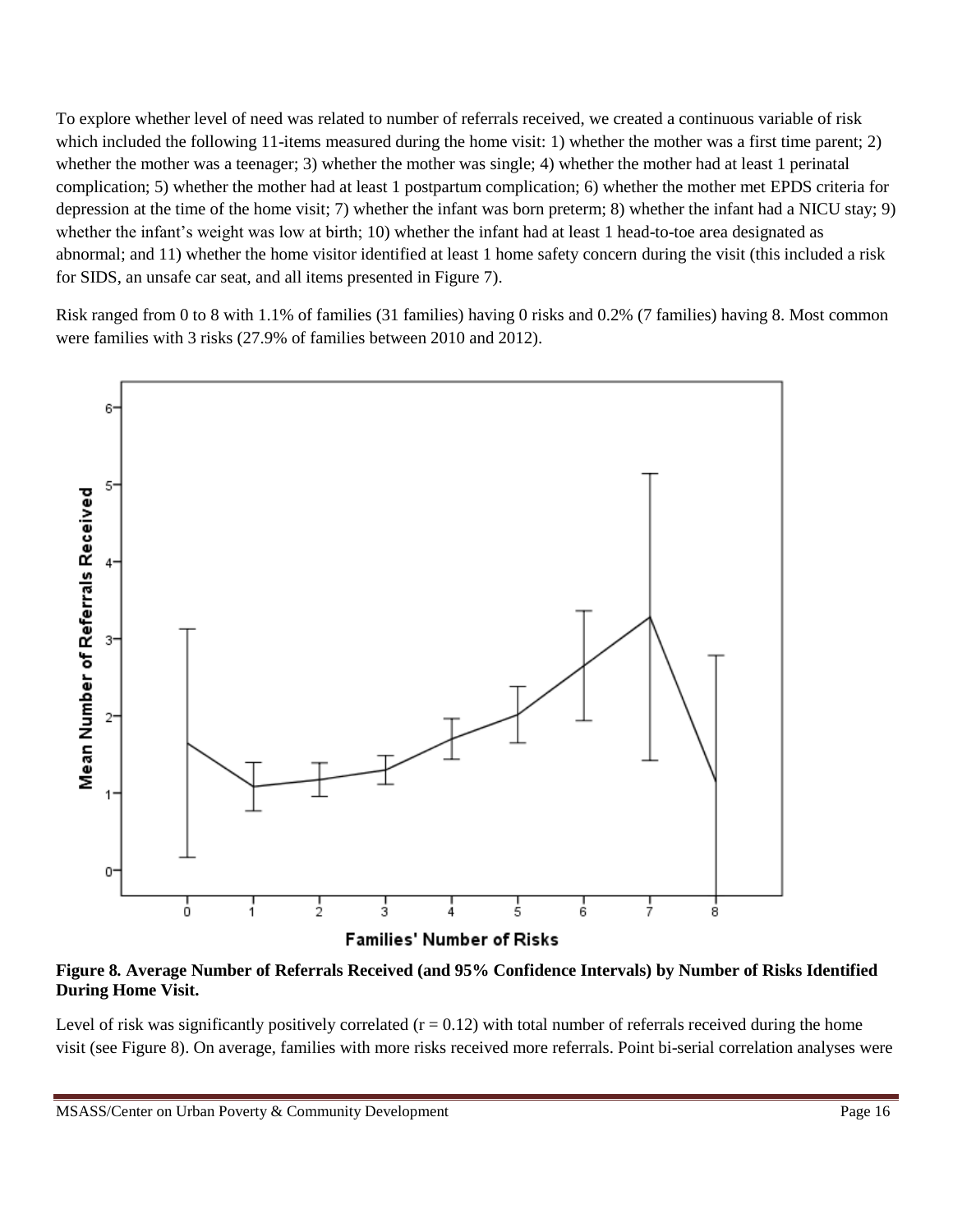conducted to explore the relationship between specific risks and number of referrals received. Results revealed several risk factors that were not significantly associated with number of referrals received. These included: 1) being a first time parent; 2) being a single mother; 3) having a preterm birth; 4) having a NICU stay; and 5) having a low birth weight infant. Items that were related to number of referrals received included: 1) being a teen parent; 2) having at least one perinatal complication; 3) having at least one postpartum complication; 4) meeting EPDS criteria for depression at the time of the home visit; 5) having a head-to-toe area fall outside of normal limits; and 6) having at least one home safety concern.

## **CONCLUSION: EVALUATION QUESTION 2**

Almost half of all families receiving a NBHV also received at least one referral to another service provider; however, there are three areas regarding referrals that warrant additional investigation. First, the average and total number of referrals provided to families from 2011 to 2012 declined significantly. It does not appear that this was due to a declining level of risk in the NBHV population. For example, fewer home visits were delivered to teen mothers from 2011 to 2012, but the percent of families evidencing the remaining predictive risk factors did not change during that time period.

There were discrepancies between the amount of risk identified and the number of referrals provided. For example, significantly more families were noted for smoking than actually received a referral. Lastly, some risk factors (e.g., being a single mom, having a preterm birth) were not related to receiving a referral. This may be due to the absence of an appropriate referral agency that could ameliorate these risks. For example, many families were identified as not having a carbon monoxide detector in their home. However, home visitors do not refer these families to the fire department as the fire department does not have the money to provide carbon monoxide detectors.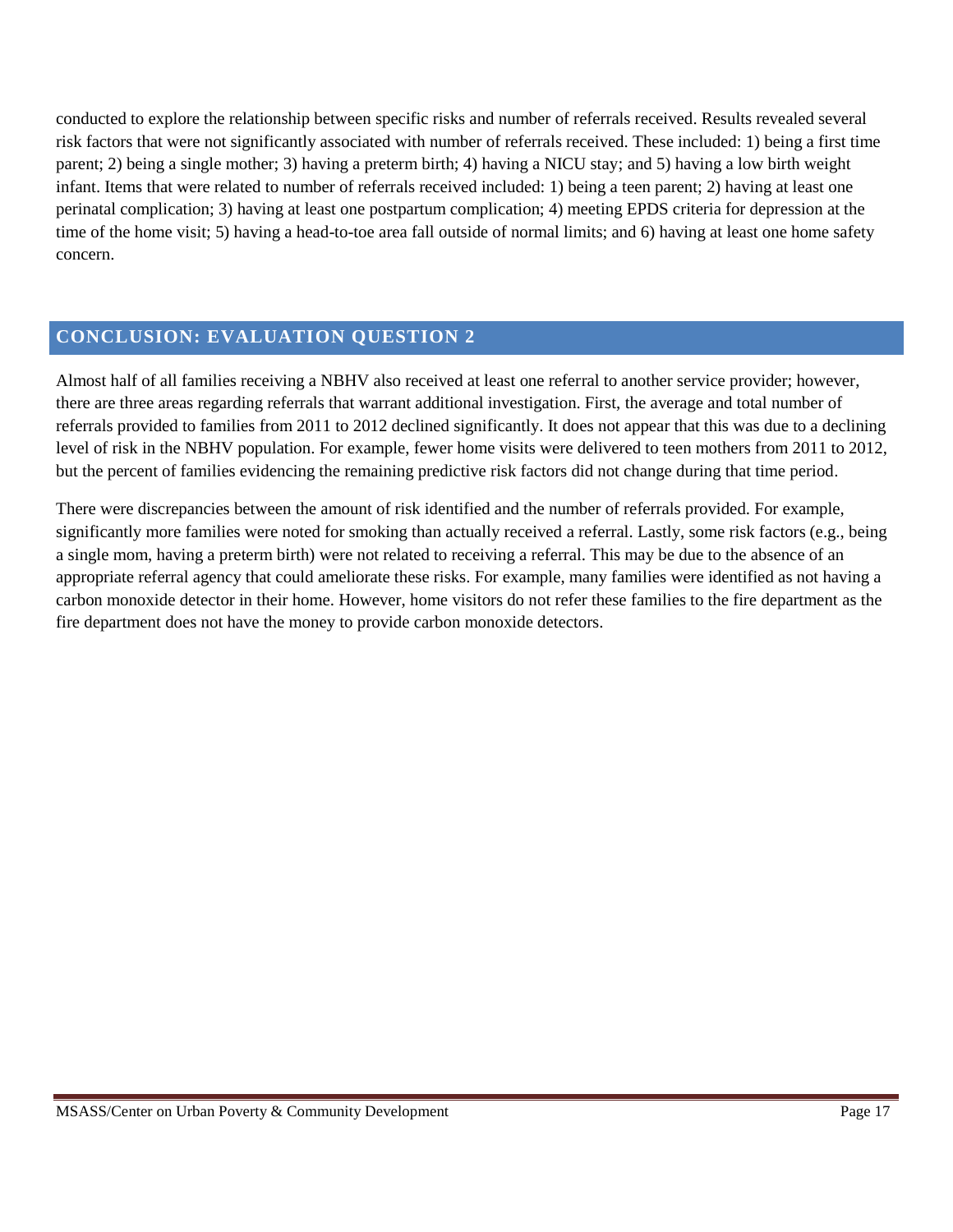### **FINDINGS**



# **EVALUATION QUESTION 3:** DOES THE NEWBORN HOME VISIT INCREASE MOTHERS' COMPETENCE ABOUT CARING FOR THEIR NEWBORN?

#### **Figure 9. Parents' Understanding of Each Area BEFORE and AFTER NBHV. Ratings combine top two response categories : "Quite a bit of understanding" and "Almost complete understanding" (***N* **= 2,866).**

When combining ratings from the top two categories ("Quite a bit of understanding" and "Almost complete understanding"), parents reported statistically significant gains across all ten areas of knowledge (p<.05 using Wilcoxon Signed Ranks test; see Figure 9). Parents reported the largest gains in knowledge of "resources available for families with newborns in my area" (56.8% before to 95.1% after) and "availability of additional home visiting if I need more support" (66.7% before to 96.7% after). Parents reported substantial gains in knowledge in three areas relating to their baby's health and wellness: "appropriate ways to address baby's health needs" (82% before to 97.8% after), "awareness of baby's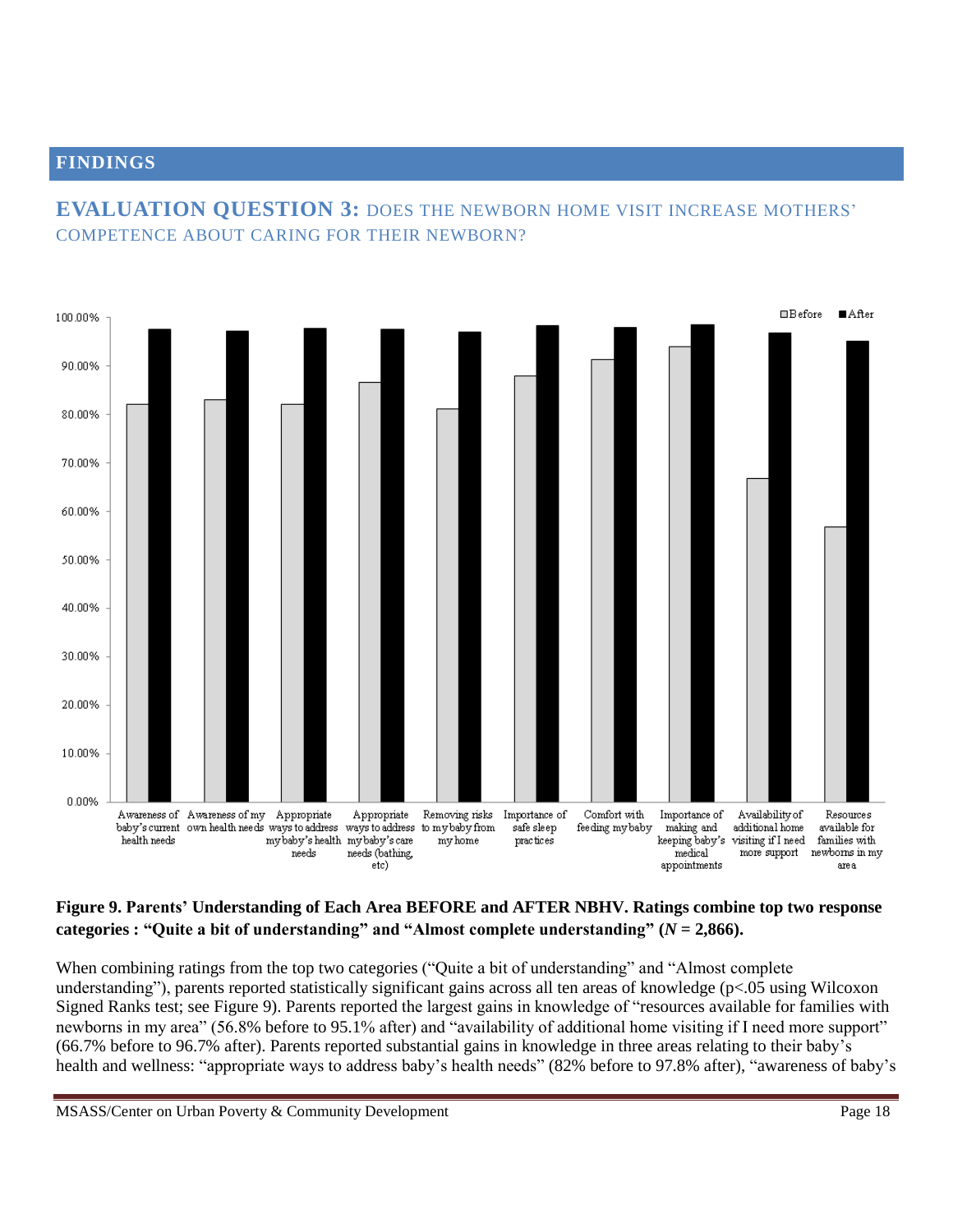current health needs" (82.1% before to 97.6% after), and "removing risks to my baby from my home" (81.2% before to 96.9% after). Overall, 98% of parents reported that the home visit was helpful to them, 97.2% reported that the nurse addressed their concerns during the visit, and 98.4% would encourage others with a new baby to accept a nurse visit.

#### **FINDINGS**

# **EVALUATION QUESTION 4:** HOW MANY FAMILIES ARE INVOLVED WITH THE COUNTY CHILD WELFARE AGENCY WITHIN 12-MONTHS OF THEIR HOME VISIT?



**Figure 10. Percent of Families who received a NBHV in 2010 or 2011 and are involved with the County Child Welfare Agency within 12-Months of NBHV compared to child welfare involvement among Cuyahoga County families with a newborn receiving Medicaid in 2010 or 2011.**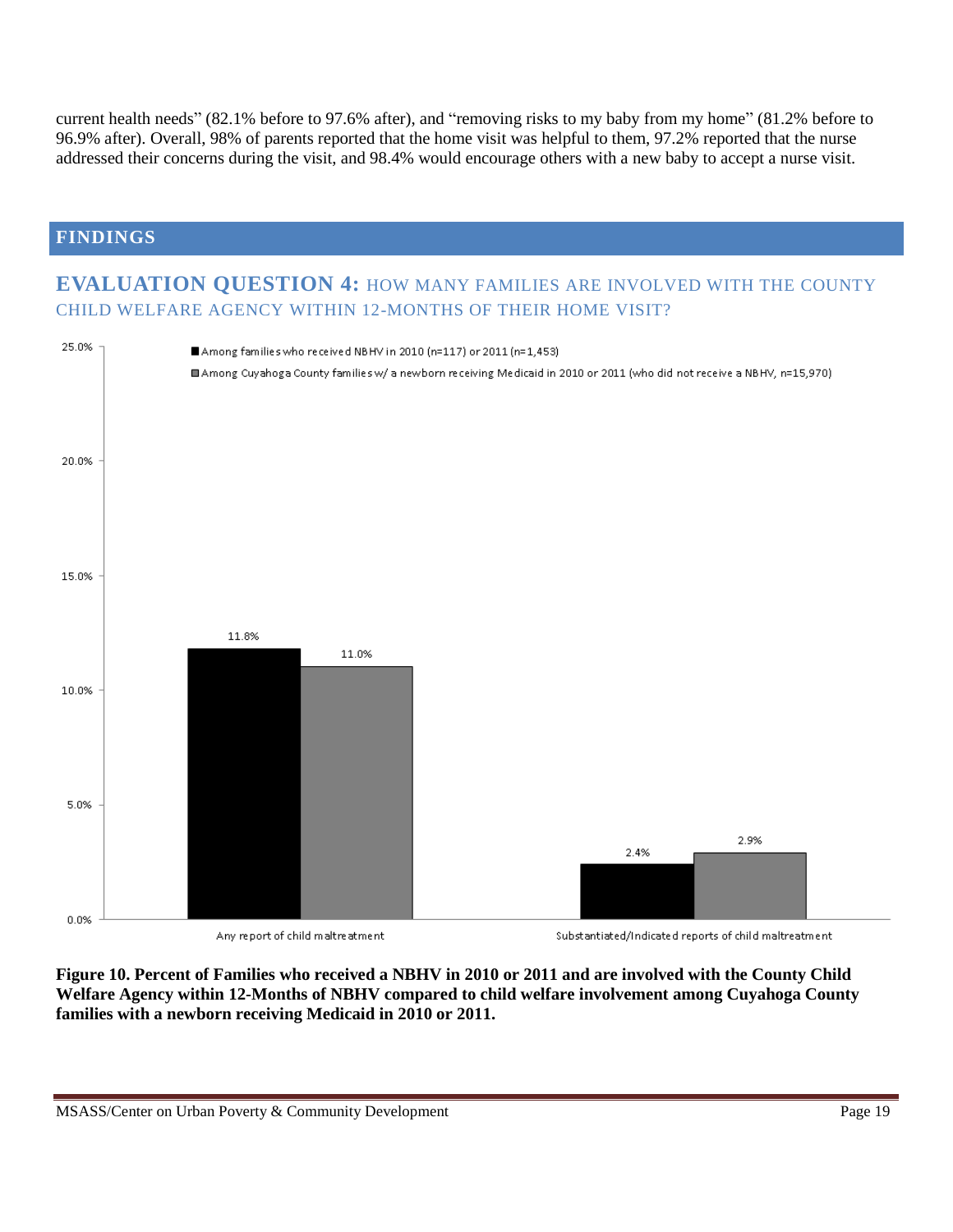Of the 117 families who received a NBHV in 2010 and the 1,453 families who received a visit in 2011, approximately 12% are involved with the county child welfare agency within 12 months of the home visit; less than 2.5% of these cases resulted in substantiated or indicated incidents of child maltreatment in both years (see **Figure 10**). Child maltreatment data on families who received a NBHV in 2012 are not yet available. For comparison purposes, we explored child welfare involvement among families receiving Medicaid within 3 months of the birth of their child in 2010 and 2011 who did not receive a NBHV (N=15,970). These families are considered most comparable to the families served via the NBHV program. Among this sample of Medicaid receiving families, 11% received a report of child maltreatment within 1 year of their child's birth. Approximately 3% of these reports resulted in substantiated/indicated claims of child maltreatment.

Given the number of families who received a NBHV and subsequently became involved with the county child welfare system, we examined factors associated with reported child maltreatment. Chi-square analyses returned six statistically significant variables associated with reported child maltreatment: 1) mother's self-reported history of or current mental illness; 2) an EPDS score of 10 or greater at the time of the home visit; 3) an EPDS score of 10 or greater at the 2-week follow-up assessment; 4) low birth weight newborn; 5) at least one newborn head-to-toe complication; and 6) families with 4 or more risks (see **Figure 8** for explanation of the risk variable). These relationships indicate that proportionally more families received a child maltreatment report when the mother self-reported dealing with mental illness (17.5% vs. 9.6%) or scored in the possible depression range at baseline (15.6% vs. 9.9%) or follow-up (16.7% vs. 8.7%) as compared to families where the mother did not self-report mental illness or screen for possible depression. Similarly, proportionally more families received a child maltreatment report where the newborn was born with low birth weight (17.3% vs. 9.7%) or had at least one head-to-toe complication (15.4% vs. 9.7%) as compared to families without these newborn health concerns. Lastly, families with more than 4 risks were more likely to receive a child maltreatment report than families with 0 to 3 risk factors (12.2% vs. 9.7%).

#### **FINDINGS**

**EVALUATION QUESTION 5:** HOW MANY FAMILIES WHO RECEIVED A REFERRAL TO HELP ME GROW (HMG) PARTICIPATE IN HMG HOME VISITING WITHIN 12-MONTHS OF THE NBHV?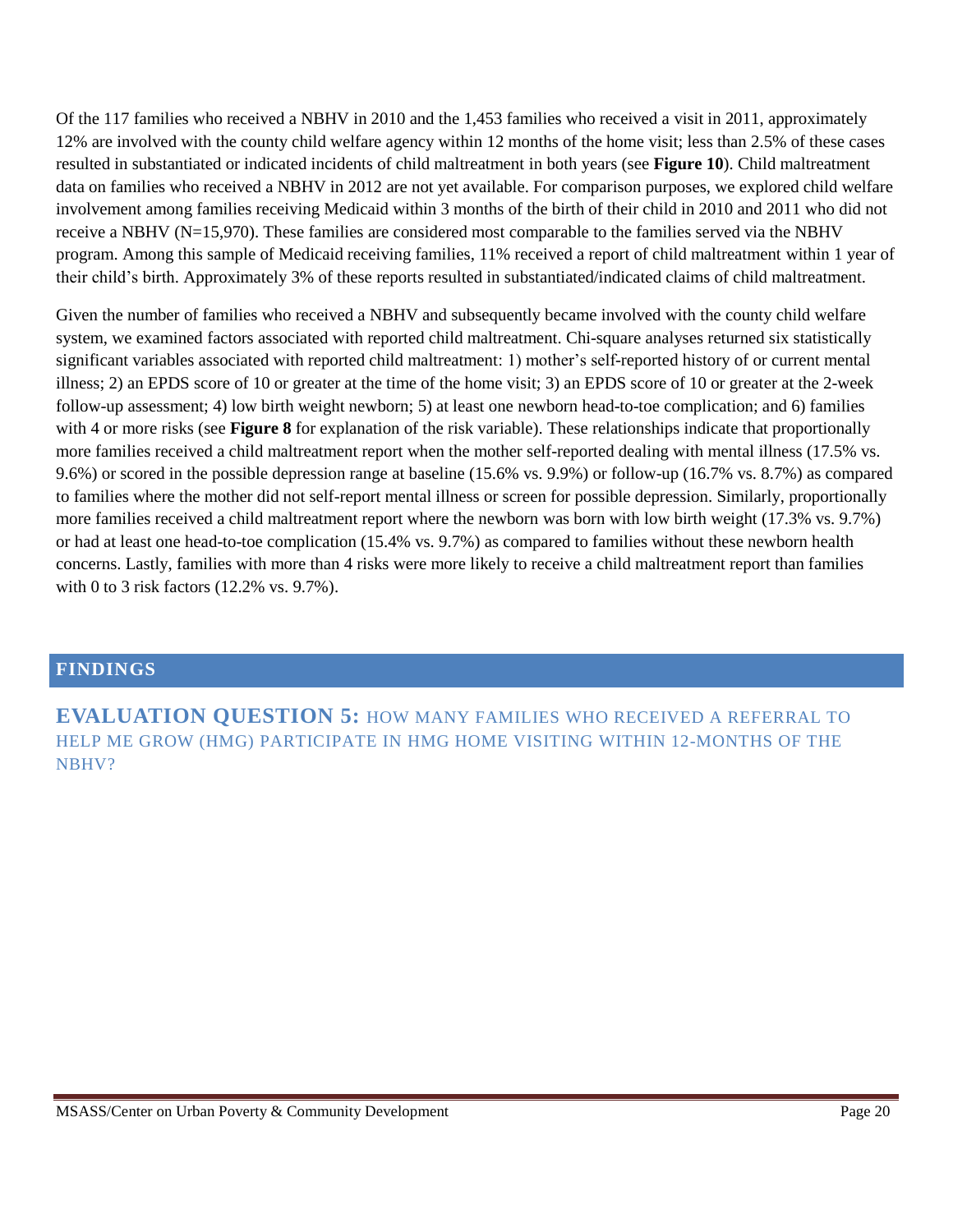

#### **Figure 11. Participation in HMG among Families who received a HMG Referral during the NBHV.**

In 2010 and 2011, more families that were referred to HMG participated in HMG's home visiting programs than did not (Figure 11). The situation was reversed in 2012 where 54.3% of families that received a referral did not participate in HMG whereas 45.7% did. Across all three years, an additional 14.3% of families participated HMG even though they did not receive a referral during the NBHV.

## **OVERALL CONCLUSION**

The study described here analyzes data to inform program implementation and evaluation planning. Overall, the data support a conclusion that the NBHV program is reaching high-risk families and providing information regarding child development and infant care. In addition, the visits are identifying a number of physical and mental health, social, and environmental needs and providing referrals to programs and agencies that can offer ongoing services. Unfortunately, the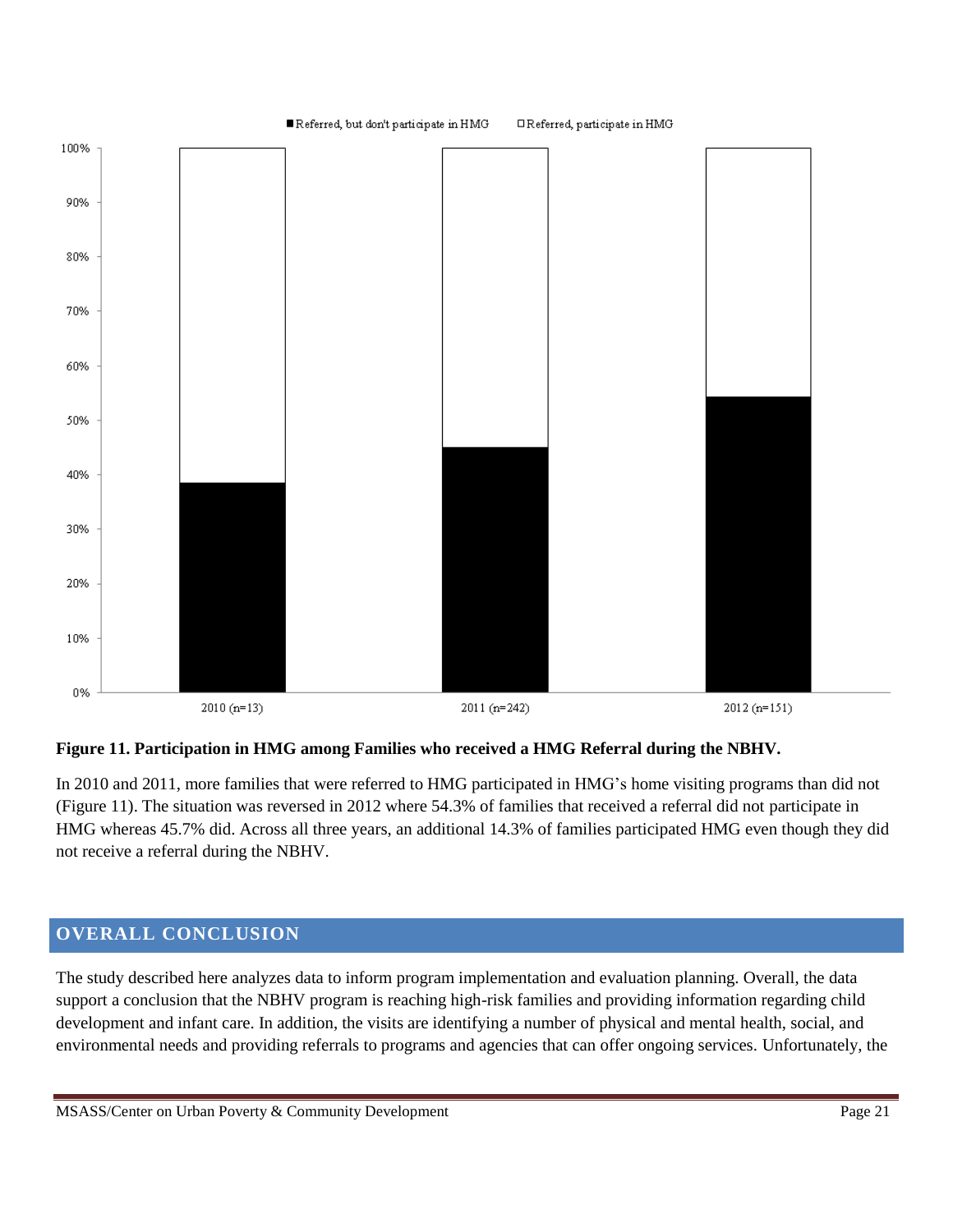data do not currently capture what happens to families after they accept a nurse referral. We do not know whether these referrals actually lead to positive outcomes.

In some cases, primarily among families who received a NBHV in 2010, we were able to match their data to records obtained from other administrative data sources through the CHILD System. However, the analyses we conducted using integrated data are limited by sample size. The patterns described offer a preliminary sense of the demographic profile and longitudinal outcomes for this population, but should not be construed as reliable estimates. As more data become available, these analyses should be repeated.

#### **RECOMMENDATIONS**

The following recommendations emerged after analyzing the NBHV data and sharing it with county board of health administrators, NBHV nurses, and IIC:

- Data management recommendations
	- o Connect every medical and social issue or risk factor identified during the NBHV to nurse response. Document all nurse responses in the data, preferably with quantitative metrics.
	- o Expand the currently available nurse response options (i.e., educated and/or reviewed) to include other potential actions such as phoning the doctor, encouraging the mother to call her doctor, calling 911, following-up at a later date with mother, etc.
	- o Include additional pre-populated, drop-down options in several areas including perinatal complications (i.e., multiple gestations, GBS+, anemia, home going medications, hyperemesis, UTI, kidney infection, preterm labor, prenatal care, and preeclampsia), postpartum complications (i.e., hypertension, e-scripts, fever and high blood pressure), birth complications (i.e., umbilical cord around neck), and home safety risks (i.e., pests).
	- o The current method of having nurses document information about the home visit via qualitative comments is ineffective for evaluation purposes. Valuable information only being captured by nurse comments cannot be mined efficiently for themes. Create close-ended questions to capture this information quantitatively.
	- o Modify the consent form used at intake to capture information on previous involvement with the child welfare agency, history of or ongoing domestic violence concern, and history of or current mental illness.
	- o The home and social environment section of the assessment form should identify the smoker (e.g., mother or other family member, etc.).
	- o Capture when a family declines an offered referral or when they are still considering whether to accept the referral.